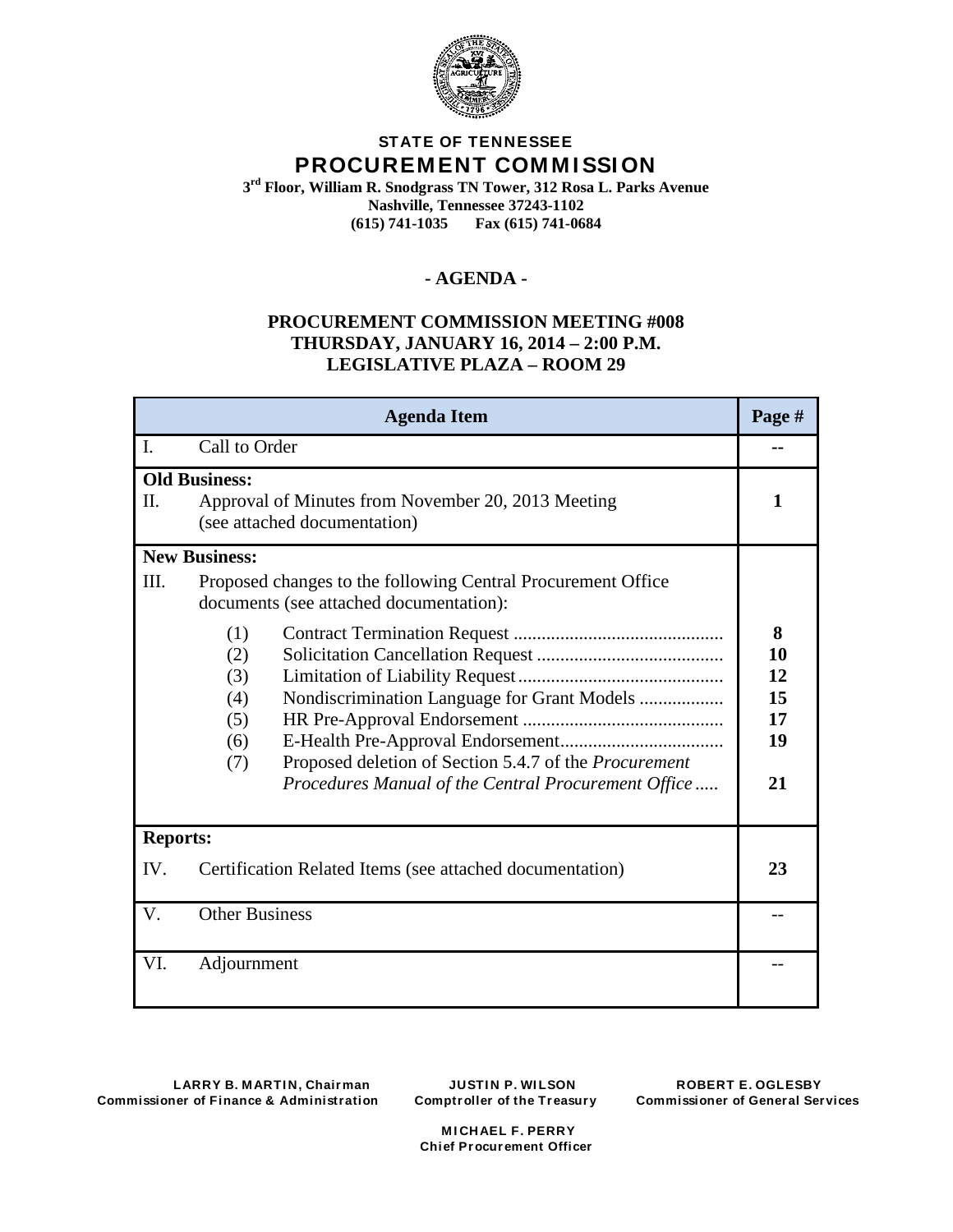Attachments to Agenda Procurement Commission Meeting - January 16, 2014

# **MINUTES OF NOVEMBER 20, 2013 MEETING**

 $\mathbf{1}$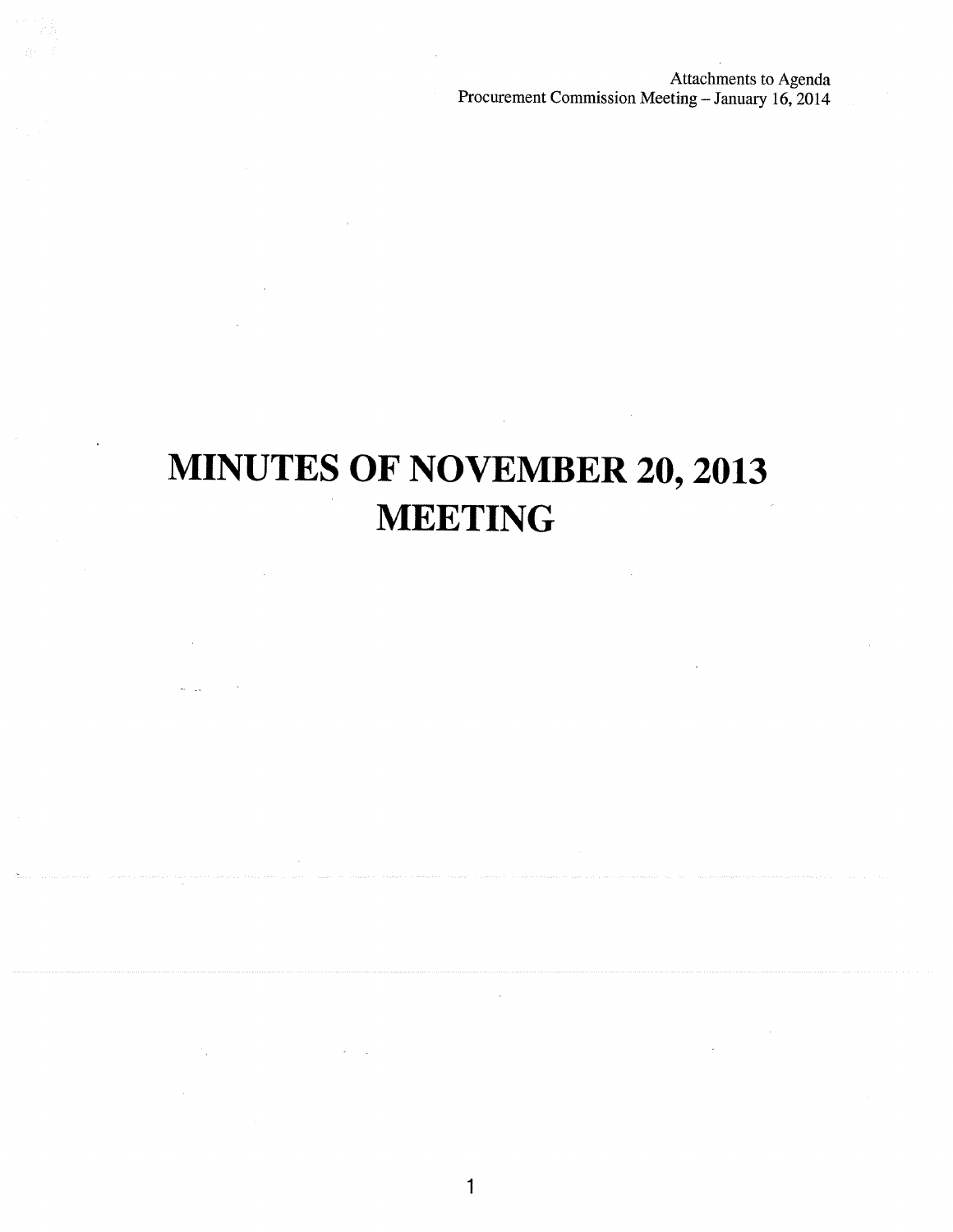

# **STATE OF TENNESSEE**

# **DEPARTMENT OF GENERAL SERVICES**

**BILL HASLAM GOVERNOR** 

ROBERT E. OGLESBY, AIA **COMMISSIONER** 

## **MINUTES** PROCUREMENT COMMISSION MEETING #007 **WEDNESDAY, NOVEMBER 20, 2013 LEGISLATIVE PLAZA, ROOM 29**

## **Members in Attendance:**

Justin P. Wilson, Comptroller of the Treasury; Robert E. Oglesby, Commissioner of the Department of General Services; and Mike Perry, Chief Procurement Officer.

## **Others in Attendance:**

Reen Baskin, Paul D. Krivacka, Charles Key, Jamil Moore, Andy Kidd, Shannon Howell, Sherry Whitby, Laura Kinard, Amanda Deer, Trent Andrews, Don Ivancic, Bryan Chriske, Toni Stuart, Tony Bybee, John Bissell, Buddy Lea, Shay Oliphant, Cindy Heatherly, Charlotte McKinney, Matt Brimm, Melinda Parton, Martha Nichols, Mark Naftel, Jenny Young, Wayne Pugh, Angela Flynn, Douwe Yntema, Tom Arnold.

### L. **Call to Order.**

Comptroller Wilson, Procurement Commission Vice Chairperson, called the meeting to order and recognized that with both Commissioner Oglesby and Chief Procurement Officer Perry in attendance, a quorum was present.

### П. Minutes from the August 22, 2013 Procurement Commission Meeting.

Comptroller Wilson presented the August 22, 2013 minutes and asked if any corrections were needed. Commissioner Oglesby made a motion to approve the August 22, 2013 minutes as presented. The motion was seconded by Comptroller Wilson, whereupon the August 22, 2013 minutes were unanimously approved.

### Ш. Proposed "TRICOR Purchasing Procedures Manual Business and Program Support Policy 311.01".

Chief Procurement Officer Perry requested that this item be deferred to the January 2014 meeting and recommended that the current policy be extended to March 31, 2014. This will allow ample time for the changes to be presented and approved by the Procurement Commission.

# **CENTRAL PROCUREMENT OFFICE**

312 ROSA L. PARKS AVENUE, 3RD FLOOR · NASHVILLE, TENNESSEE 37243 (615) 741-1035 · FAX: (615) 741-0684 · WWW.TN.GOV/GENERALSERV/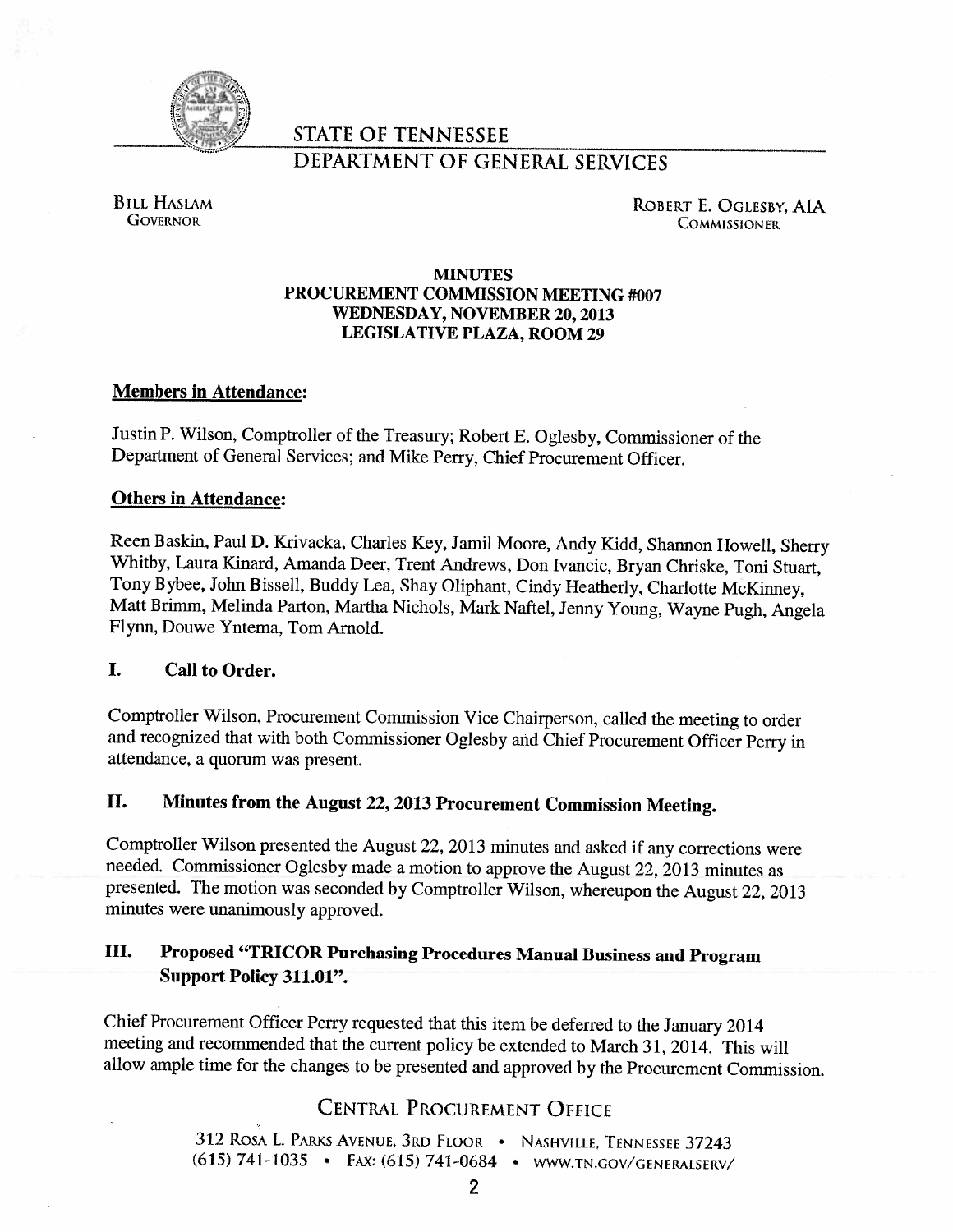Comptroller Wilson made a motion to extend the current "TRICOR Purchasing Procedures Manual Business and Program Support Policy" until March 31, 2014. The motion was seconded by Commissioner Oglesby; whereupon the extension was unanimously approved.

### Proposed changes to the following Central Procurement Office documents: IV.

Comptroller Wilson verified that all of the following changes had been approved by the Advisory Council and recommended that each item be presented individually. Chief Procurement Officer Perry introduced Deputy Chief Procurement Officer Shay Oliphant and asked that he discuss each proposed change with the Procurement Commission.

#### $(1)$ **Small Purchases Model**

Deputy Chief Procurement Officer Oliphant stated that the small purchases model is used for purchases that are less than or equal to \$10,000. This model serves as a guide for recording quotes related to small purchases when the purchases are permitted by law, policy, or procedure. This is a new model to provide guidance for the new local purchase dollar thresholds and other requirements. Commissioner Oglesby verified the amount was less than or equal to \$10,000. Comptroller Wilson made a motion to approve the Small Purchases Model, which was seconded by Commissioner Oglesby; whereupon the Small Purchases Model was unanimously approved.

#### $(2)$ **Informal Purchases Model**

Deputy Chief Procurement Officer Oliphant stated that the Informal Purchases Model is used for purchases that are between \$10,000.01 and \$50,000.00. This model serves as a guide for recording quotes related to informal purchases where the purchases are permitted by law, policy, or procedure. This is a new model to provide guidance for the new local purchase dollar thresholds and other requirements. Comptroller Wilson asked what the difference was between small purchases and informal purchases. Deputy Chief Procurement Officer Oliphant explained that a small purchase is one that is equal to or less than \$10,000. A small purchase does not require competition. An informal purchase is one that is greater than \$10,000 but that does not exceed \$50,000. An informal purchase requires the agency to receive at least three quotes before awarding a contract. Comptroller Wilson made a motion to approve the Informal Purchases Model, which was seconded by Commissioner Oglesby; whereupon the Informal Purchases Model was unanimously approved.

### $(3)$ Request for Information ("RFI") Model

Deputy Chief Procurement Officer Oliphant stated that the Request for Information Model is utilized for informational purposes. The Central Procurement Office ("CPO") sends these out to a broad group of potential suppliers in order to build a database or prepare for a solicitation. The revised Request for Information Model is applicable to both goods and services and provides more instructions by adding technical and cost forms to solicit more information. Comptroller Wilson made a motion to approve the

 $\overline{2}$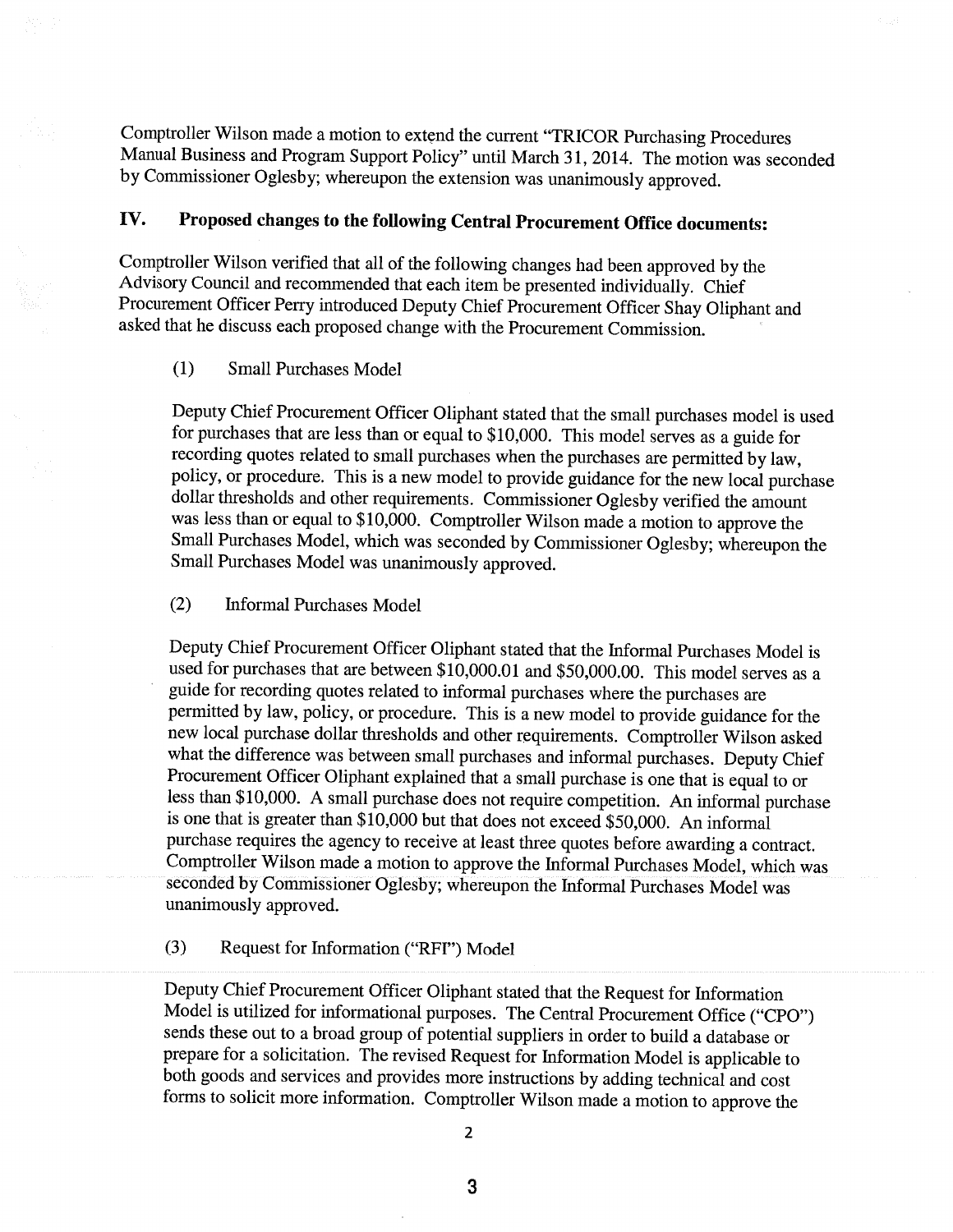Request for Information Model, which was seconded by Commissioner Oglesby; whereupon the Request for Information Model was unanimously approved.

#### $(4)$ Rule Exception Request ("RER") Form

Deputy Chief Procurement Officer Oliphant stated that a RER is required when an agency wants to issue or change a contract that contains a clause that does not adhere to the standard template language. Changes to the RER Form include citations and adding a box for the Comptroller's approval. Commissioner Oglesby acknowledged that the additional Comptroller's oversight was beneficial and he supports the changes. Comptroller Wilson made a motion to approve the Rule Exception Request Form, which was seconded by Commissioner Oglesby; whereupon the Rule Exception Request was unanimously approved.

#### $(5)$ Interagency Agreement ("IA") Model

Deputy Chief Procurement Officer Oliphant stated that the Interagency Agreement Model is utilized when two state agencies, neither of which has the legal capacity to contract separate and apart from the State or to sue or be sued independently of the State wish to enter into an agreement. This model cannot be utilized if the funding source is a grant. Examples would be an agreement between two executive branch agencies, e.g., if the Department of Human Services needed the Department of Children's Services to perform a service, an agreement between an agency and Department of Human Resources to provide training, etc. This Model simplifies and streamlines the way agencies agree to provide goods and services for each other. Comptroller Wilson made a motion to approve the Interagency Agreement Model, which was seconded by Commissioner Oglesby; whereupon the Interagency Agreement Model was unanimously approved.

#### $(6)$ Request for Qualifications ("RFQ") Template

Deputy Chief Procurement Officer Oliphant stated the RFQ Template is utilized to qualify vendors that meet the state's needs for goods and services detailed within the solicitation. The RFQ template is a new template that will only be used by the Central Procurement Office. Comptroller Wilson asked for an explanation. Deputy Chief Procurement Officer Oliphant stated that a RFQ would be used for vendors that can provide a unique service or product. A RFQ would be issued to seek qualifications and the CPO would use that information as a starting point to move forward with a subsequent solicitation. It is used to pre-qualify vendors that meet the solicitation's minimum qualifications. Commissioner Oglesby verified that those agencies brought under the CPO's program with Executive Order No. 27 could also use a RFO. Chief Procurement Officer Perry noted that the new Rule that goes into effect January 2014 is so narrowly drawn that the conclusion is a RFQ could only be used with a RFP method of procurement. Pending an amendment to the new Rule, a Rule Exception form would be utilized to use a RFQ in conjunction with a procurement method other than a RFP. Comptroller Wilson made a motion to approve the Request for Qualifications Template

3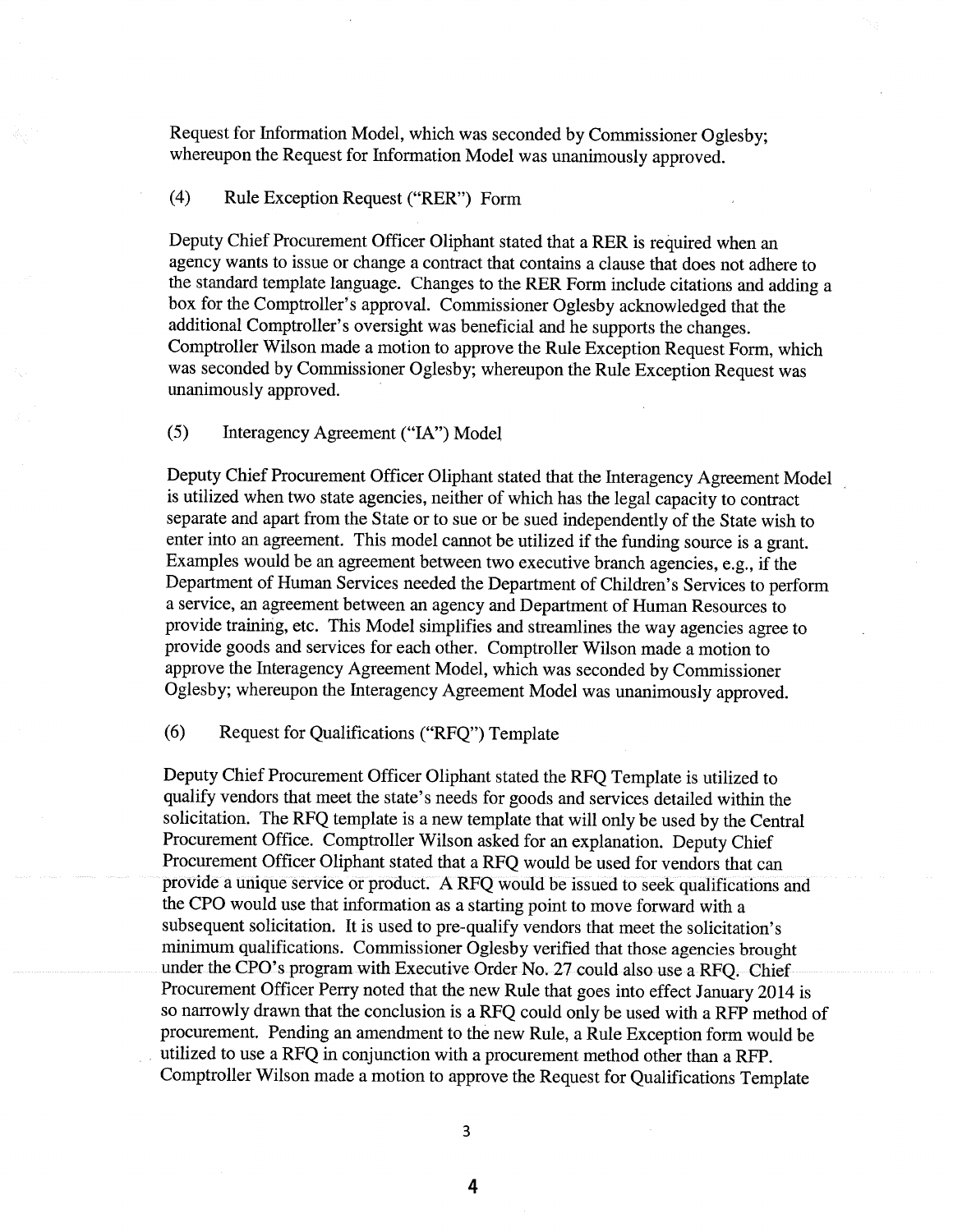which was seconded by Commissioner Oglesby; whereupon the Request for Qualifications Template was unanimously approved.

#### $(7)$ Interagency Agreement – Grant Template

Deputy Chief Procurement Officer Oliphant stated that the Interagency Agreement is utilized when two state agencies enter into a cost reimbursement grant. All such grants must comply with the CPO's grant management subrecipient grant monitoring policy and procedures and any grant guidelines. Comptroller Wilson asked for an explanation of the difference between a model and a template. Deputy Chief Procurement Officer Oliphant replied that a model provides guidance on how to move forward while a template cannot be changed without an approved Rule Exception Request. Commissioner Oglesby confirmed that agencies cannot use an Interagency Agreement Model to facilitate a grant, and that the Interagency Agreement – Grant Template would have to be utilized. Commissioner Oglesby made a motion to approve the Interagency Agreement - Grant Template, which was seconded by Comptroller Wilson; whereupon the Interagency Agreement – Grant Template was unanimously approved.

 $(8)$ **Contract Amendment Template** 

Deputy Chief Procurement Officer Oliphant stated that the Contract Amendment Template is utilized for fee-for-service, no-cost, or revenue contracts. Formatting changes were made and the non-competitive reference was removed. Comptroller Wilson made a motion to approve the Contract Amendment Template, which was seconded by Commissioner Oglesby; whereupon the Contract Amendment Template was unanimously approved.

 $(9)$ **Amendment Request Form** 

Deputy Chief Procurement Officer Oliphant stated that the Amendment Request Form accompanies the contract amendment for fee-for-service, no-cost, or revenue contracts. The non-competitive reference was removed from the Amendment Request Form. Comptroller Wilson asked for an example of a request. Deputy Chief Procurement Officer Oliphant referred to a request as asking for permission from the Central Procurement Office and other approving authorities to amend a contract. Comptroller Wilson made a motion to approve the Amendment Request Form, which was seconded by Commissioner Oglesby; whereupon the Amendment Request Form was unanimously approved.

 $(10)$ Special Contract Request Form

Deputy Chief Procurement Officer Oliphant stated that a Special Contract Request Form is utilized for no-cost, sole source, revenue, and proprietary contracts entered into via competitive negotiations and for procurements that do not fall within a standard contract model template type. The requested change is an update to the CPO's Special Contract Request Form. Comptroller Wilson made a motion to approve the Special Contract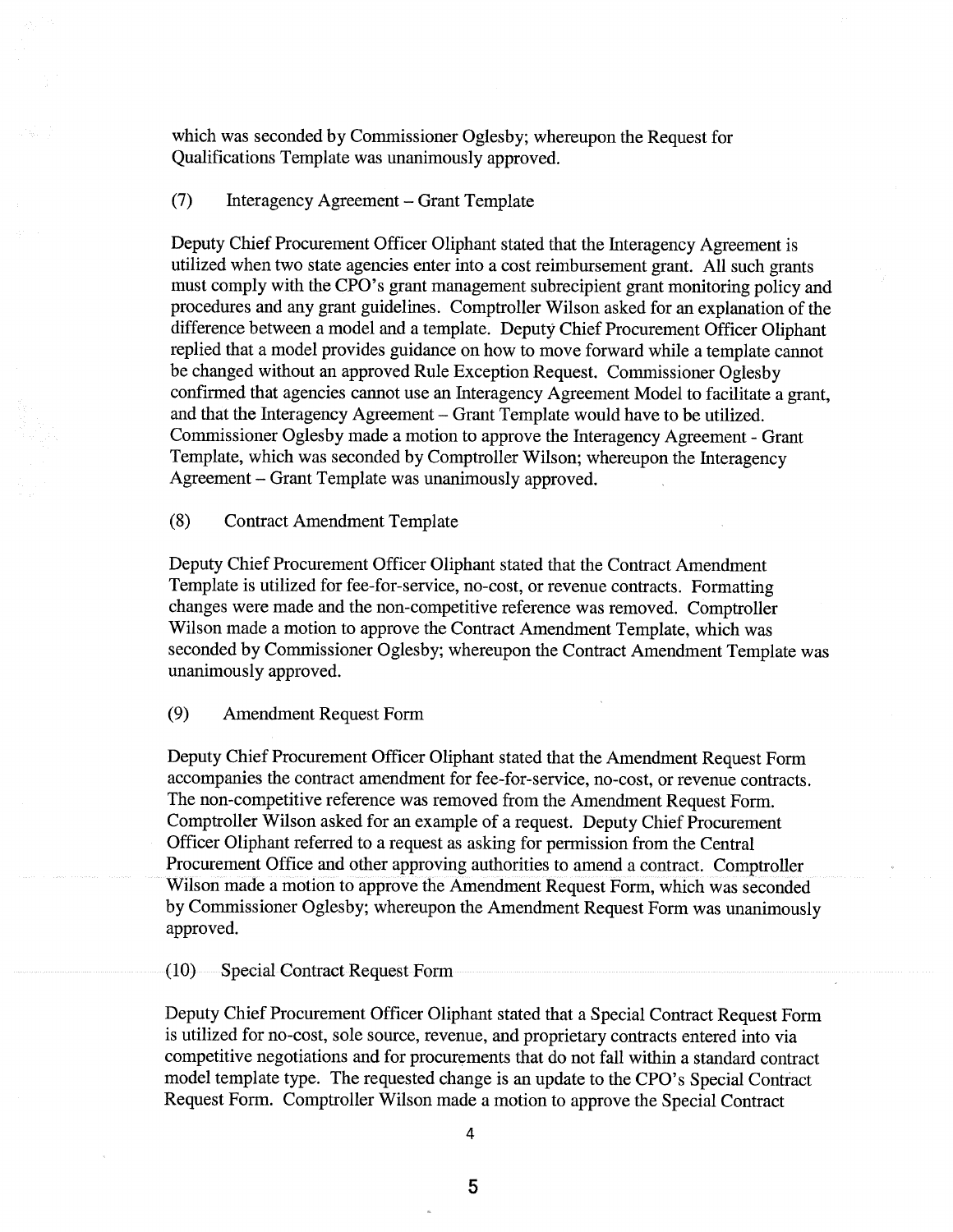Request Form, which was seconded by Commissioner Oglesby; whereupon the Special Contract Request Form was unanimously approved.

#### $(11)$ Protest Bond Example

Deputy Chief Procurement Officer Oliphant stated that the Protest Bond Example serves as guidance as to the form of surety bonds issued to the State on behalf of a protesting party. The example has been updated with references in accordance with the new statutes. Comptroller Wilson made a motion to approve the Protest Bond Example. which was seconded by Commissioner Oglesby; whereupon the Protest Bond Example was unanimously approved.

#### $(12)$ Business Conduct and Ethics Policy and Procedures

Deputy Chief Procurement Officer Oliphant stated that the definition of immediate family was revised to match the statutory definition. It also distinguishes Central Procurement staff from agency purchasing staff and adds Attachment C, which is the annual attestation for Central Procurement Office employees. Comptroller Wilson asked that the immediate family definition be defined for the record. Deputy Chief Procurement Officer Oliphant read the previous and current definitions for the Commission. Comptroller Wilson asked for more information about Attachment C, which is the Annual Attestation. Deputy Chief Procurement Officer Oliphant stated that the Annual Attestation contains a conflict of interest disclosure section and a confidentiality statement that all CPO staff must sign on an annual basis. Comptroller Wilson made a motion to approve the Business Conduct and Ethics Policy and Procedures, which was seconded by Commissioner Oglesby; whereupon the Business Conduct and Ethics Policy and Procedures were unanimously approved.

Procurement Methods Policy and Procedures  $(13)$ 

Deputy Chief Procurement Officer Oliphant stated that the requested change to the Procurement Methods Policy and Procedures revises the definition of a RFQ to limit it to use by the CPO only. Comptroller Wilson made a motion to approve the change to the Procurement Methods Policy and Procedures, which was seconded by Commissioner Oglesby; whereupon the Procurement Methods Policy and Procedures were unanimously approved.

Sections 11, 5.13.3, and 6.3.3 of the Procurement Procedures Manual of the  $(14)$ Central Procurement Office.

Deputy Chief Procurement Officer Oliphant stated that Section 11 clarifies that only the Special Request Contract form is required to support a special contract request for sole source and proprietary procurements and that the Commissioner to Commissioner letter is no longer required. These requested changes will prevent duplicative documentation. Comptroller Wilson made a motion to approve the changes to Sections 11, 5.13.3, and 6.3.3 of the Procurement Procedures Manual of the Central Procurement Office, which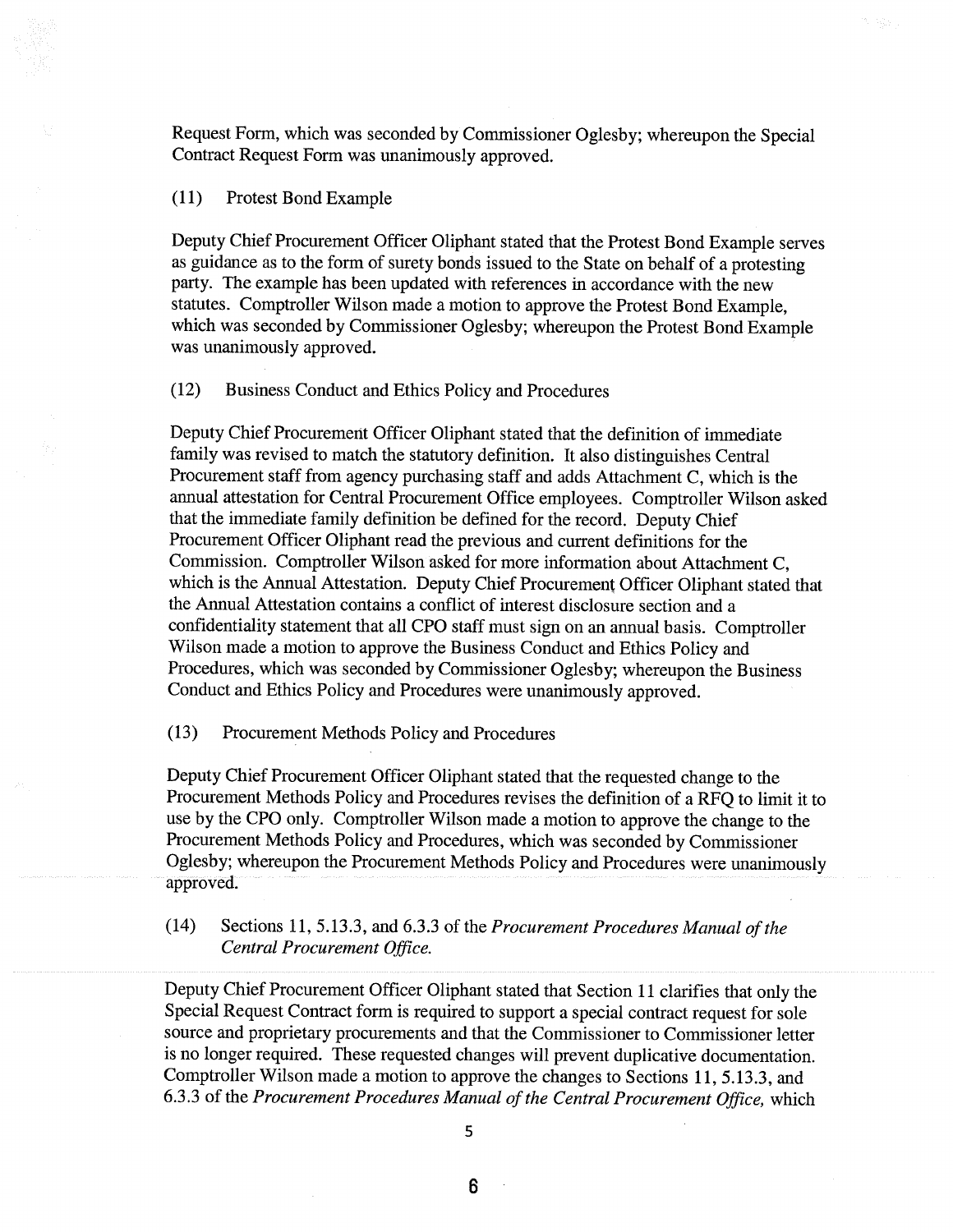was seconded by Commissioner Oglesby; whereupon the changes to Sections 11, 5, 13, 3. and 6.3.3 of the Procurement Procedures Manual of the Central Procurement Office were unanimously approved.

### V. **Certification Related Items.**

Chief Procurement Officer Perry reviewed the current CMRA contracts that the Certification Committee approved. Chief Procurement Officer Perry stated that no action was required by the Procurement Commission, whereupon, the report was accepted by the Procurement Commission.

### VI. **Other Business.**

Comptroller Wilson brought up the recent performance audit findings concerning payment cards and asked if the CPO could discuss at this meeting or at the next meeting, what the CPO was doing to comply with the policies. Chief Procurement Officer Perry concurred and agreed with the findings relative to the P-Card program and stated that the CPO was already aware of some issues with the timely receipt of documentation from card holding agencies. He stated that the CPO has already taken steps to assist agencies in meeting the documentation submission timeline. Additional staff has been added, a tracking matrix has been developed for the documentation, and an escalation process has been implemented. The P-Card program has also been moved to the Training and Compliance area of the CPO and new training is being developed to refresh all card holders and approvers. This training should be available in Edison by November 30. P-Card Policies and Procedures are also being revamped and should be ready soon to go before the Advisory Council. Comptroller Wilson asked for a progress report in the February 2014 Procurement Commission meeting. Commissioner Oglesby added that the audit is a great management tool for the CPO office and the work that the auditors have done is greatly appreciated.

#### VII. Adjournment.

A motion was made by Comptroller Wilson to adjourn, which was seconded by Commissioner Oglesby; whereupon the November 20, 2013 Procurement Commission Meeting was adjourned.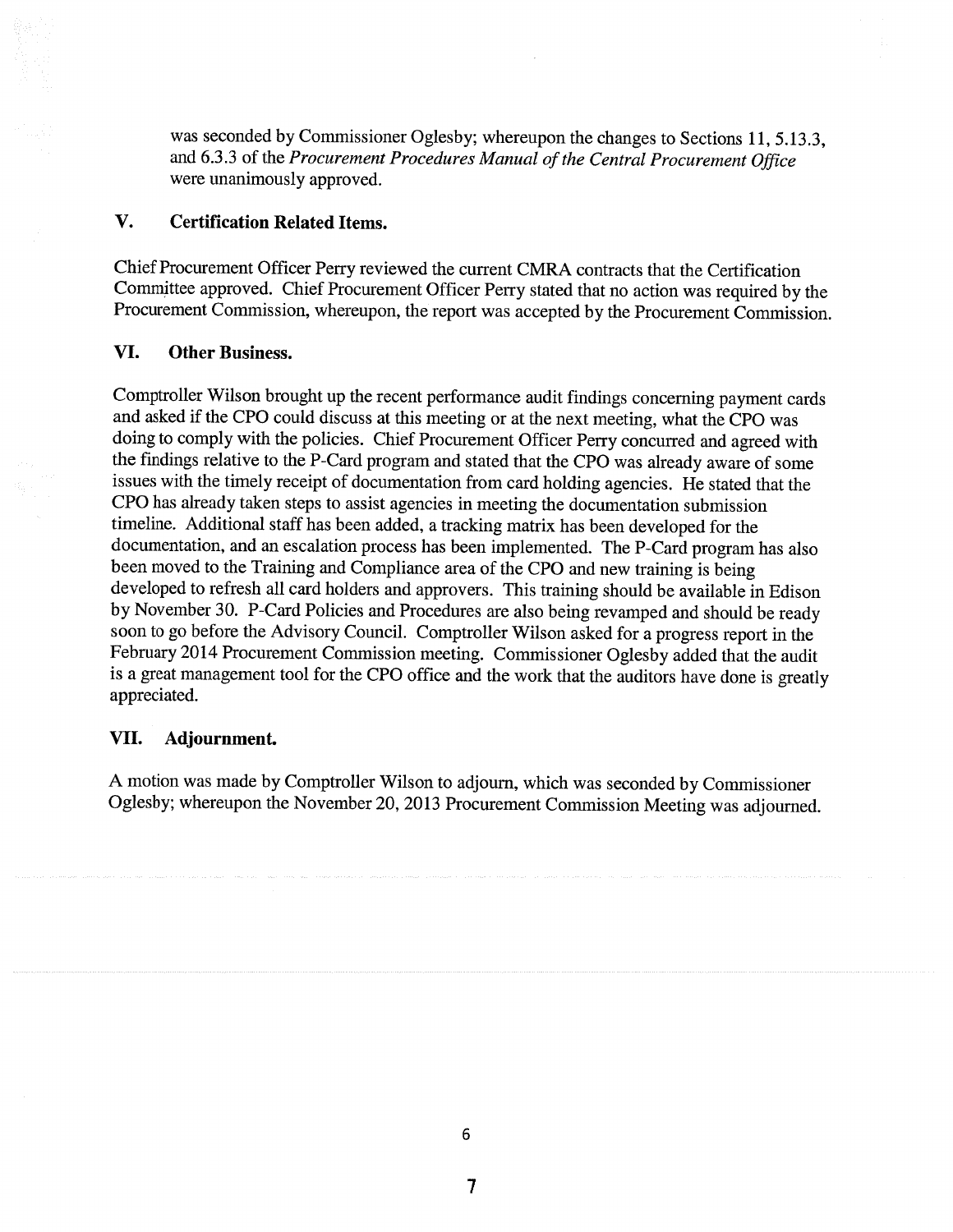Attachments to Agenda Procurement Commission Meeting - January 16, 2014

# **PROPOSED**

# **CONTRACT TERMINATION REQUEST**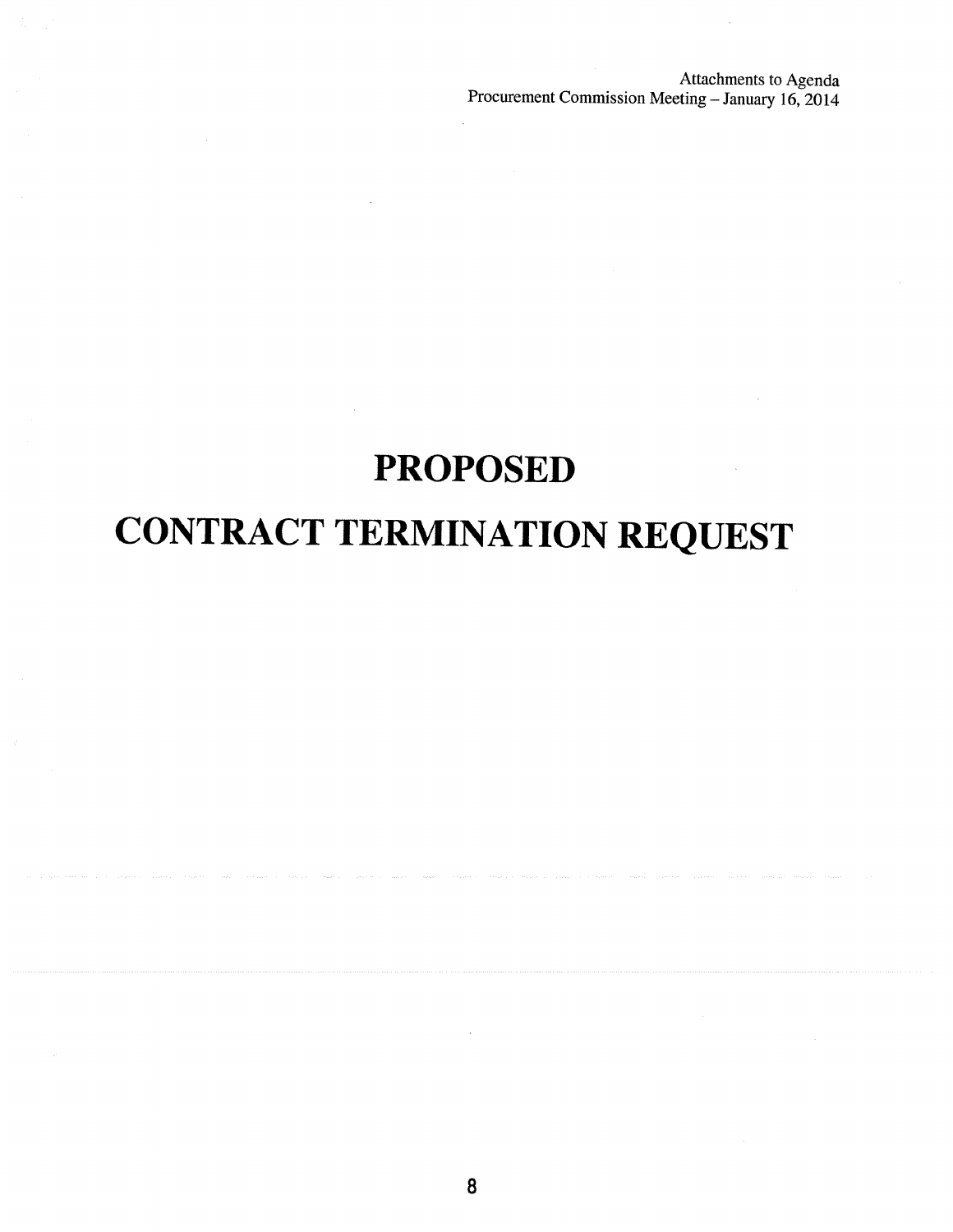# **Contract Termination Request**

If a State Agency determines it to be in the best interests of the State to terminate a contract before the contract end date, either for cause or convenience, the head of the State Agency shall request and obtain the approval of the Chief Procurement Officer prior to any notice of contract termination. Route a completed request, as one file in PDF format, via e-mail attachment sent to: Agsprs.Agsprs@tn.gov

| <b>CHIEF PROCUREMENT OFFICER</b> | <b>DATE</b> |
|----------------------------------|-------------|

| <b>Request Tracking #</b>                                                                                                                             |  |  |
|-------------------------------------------------------------------------------------------------------------------------------------------------------|--|--|
| 1. Contract #                                                                                                                                         |  |  |
| 2. Goods or Services Caption                                                                                                                          |  |  |
| 3. Contractor                                                                                                                                         |  |  |
| 4. Requestor Contact<br>Information - name, e-mail<br>address & telephone #                                                                           |  |  |
| 5. Contract Begin Date                                                                                                                                |  |  |
| 6. Current Contract End Date                                                                                                                          |  |  |
| 7. Requested Termination Date                                                                                                                         |  |  |
| 8. Justification<br>"Termination for convenience" is<br>NOT an acceptable justification;<br>please provide additional<br>justification as applicable. |  |  |
| Agency Head Signature & Date - contracting agency head or authorized signatory                                                                        |  |  |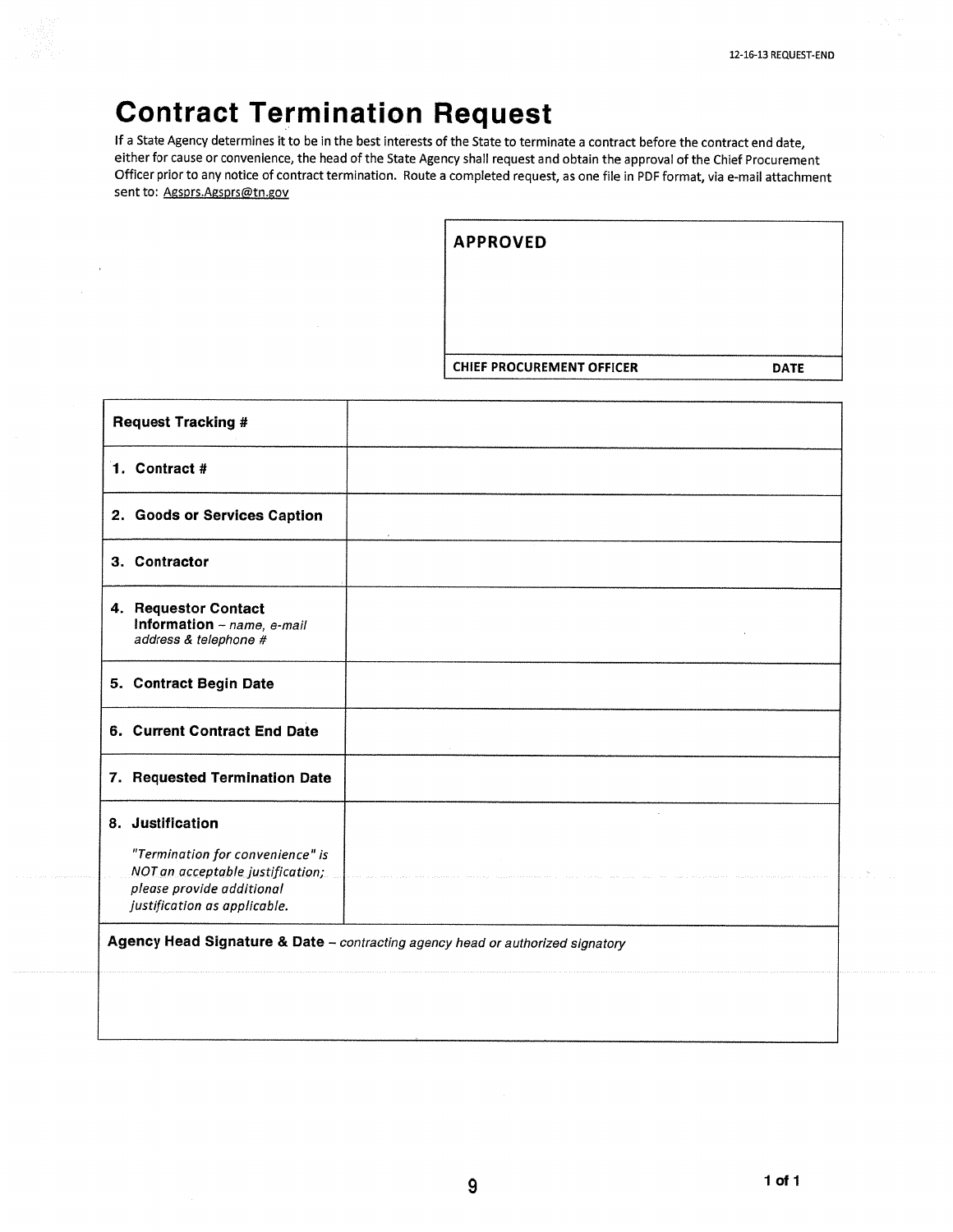Attachments to Agenda<br>Procurement Commission Meeting - January 16, 2014

# **PROPOSED**

# SOLICITATION CANCELLATION **REQUEST**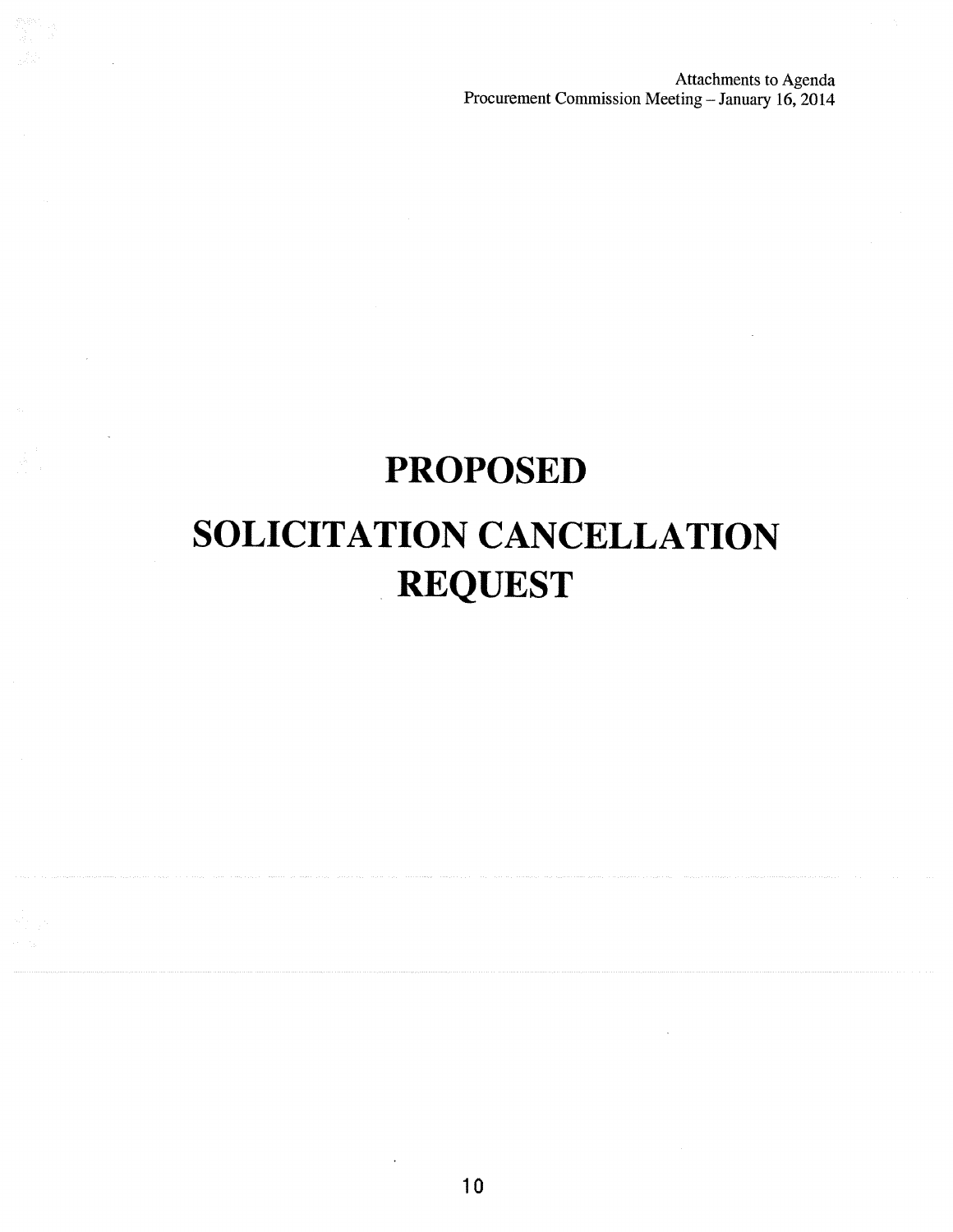# **Solicitation Cancellation Request**

 $\overline{a}$ 

Route a completed request, as one file in PDF format, via e-mail attachment sent to: Agsprs.Agsprs@tn.gov

| <b>APPROVED</b>                  |             |
|----------------------------------|-------------|
|                                  |             |
|                                  |             |
|                                  |             |
|                                  |             |
| <b>CHIEF PROCUREMENT OFFICER</b> | <b>DATE</b> |

| <b>Request Tracking #</b>                                                          |                                                                                                                                                                                                                                                                                                                     |  |
|------------------------------------------------------------------------------------|---------------------------------------------------------------------------------------------------------------------------------------------------------------------------------------------------------------------------------------------------------------------------------------------------------------------|--|
| 1. Solicitation #                                                                  | $\tilde{\phantom{a}}$                                                                                                                                                                                                                                                                                               |  |
| 2. Goods or Services<br>Caption                                                    |                                                                                                                                                                                                                                                                                                                     |  |
| 3. Requestor Contact<br>Information - name, e-<br>mail address &<br>telephone #    |                                                                                                                                                                                                                                                                                                                     |  |
| 4. Approval Criteria<br>Per T.C.A. § 12-3-502(b)<br>and Rule 0690-03-01-<br>.06(3) | Unreasonably high prices or failure of all responses to meet<br>technical specifications<br>Error or defect in the solicitation<br><b>Cessation of need</b><br><b>Unavailability of funds</b><br>Lack of adequate competition<br>$\blacksquare$<br>Other reason determined to be in the best interests of the state |  |
| 5. Justification                                                                   |                                                                                                                                                                                                                                                                                                                     |  |
| Agency Head Signature & Date - contracting agency head or authorized signatory     |                                                                                                                                                                                                                                                                                                                     |  |
|                                                                                    |                                                                                                                                                                                                                                                                                                                     |  |
|                                                                                    |                                                                                                                                                                                                                                                                                                                     |  |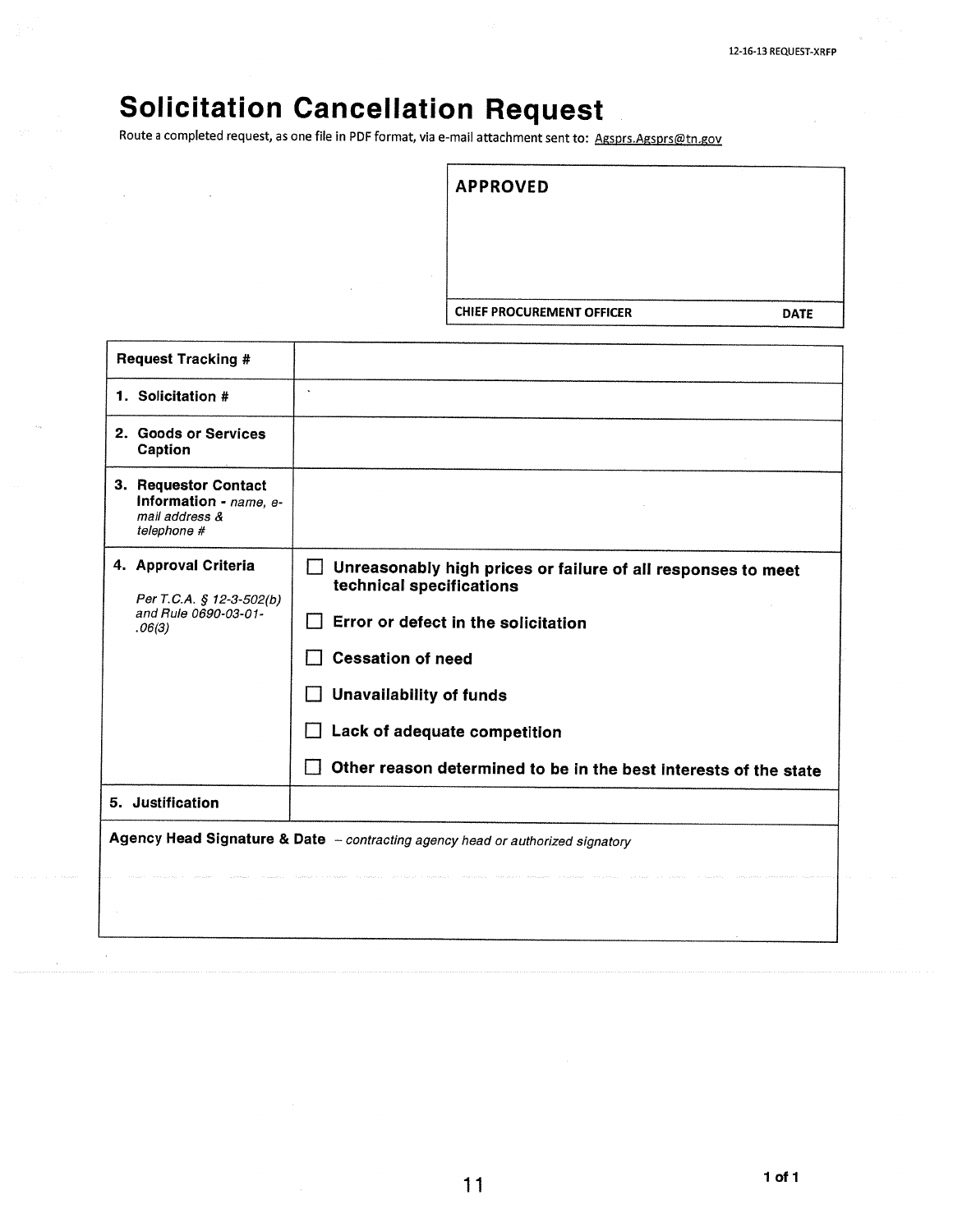Attachments to Agenda<br>Procurement Commission Meeting - January 16, 2014

# **PROPOSED LIMITATION OF LIABILITY REQUEST**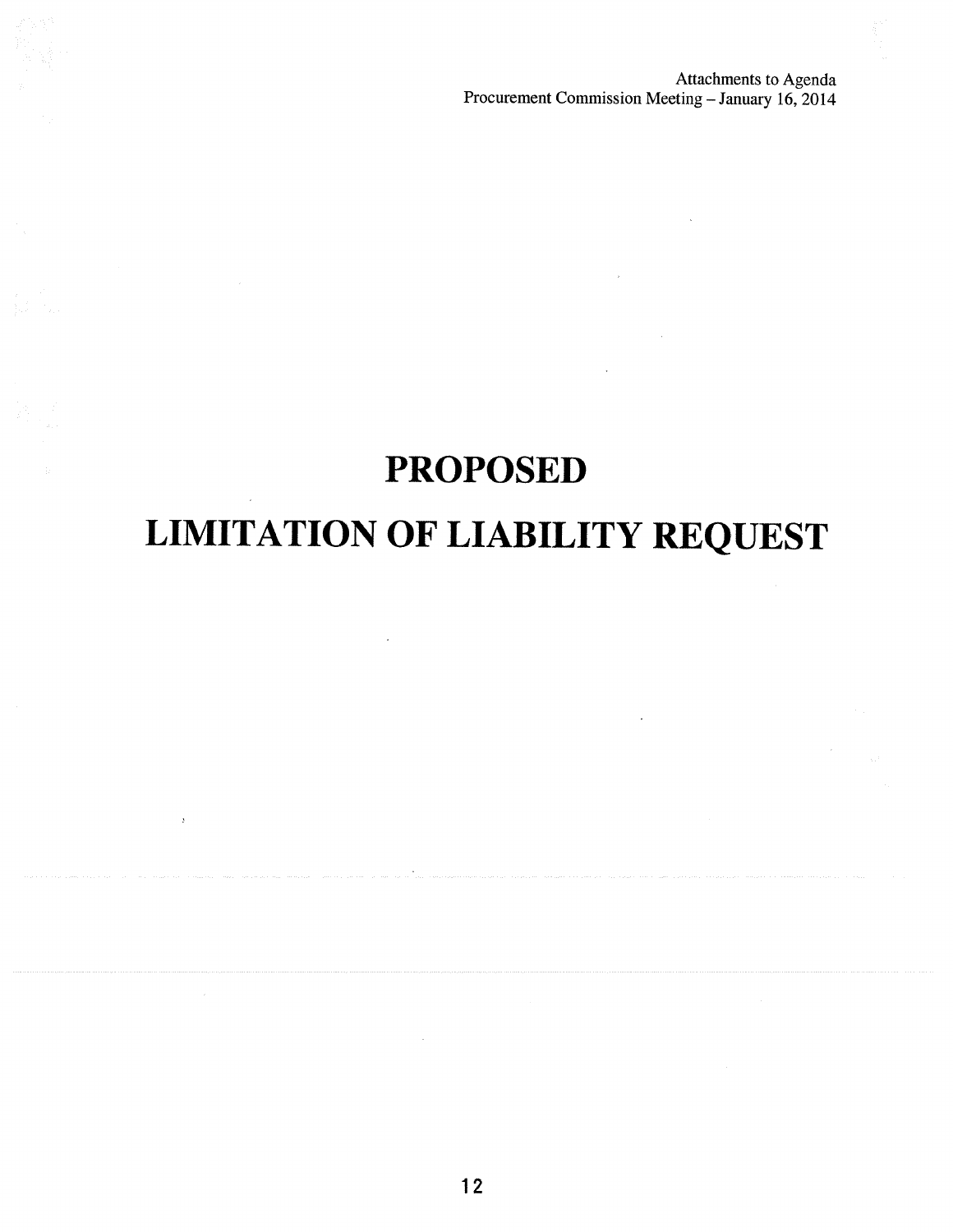# **Limitation of Liability Request**

In accordance with T.C.A. §12-3-701, approval of the Chief Procurement Officer and the Comptroller of the Treasury is required if the proposed limitation of contractor liability is an amount less than two (2) times the value of the contract; and, approval of the Chief Procurement Officer, Comptroller of the Treasury, and the Commissioner of Finance and Administration is required if the proposed limitation of contractor liability is in excess of two (2) times the value of the contract.

Route a completed request, as one file in PDF format, via e-mail attachment sent to: Agsprs.Agsprs@tn.gov

| <b>APPROVED</b>                                 | <b>APPROVED</b>                                   | <b>APPROVED</b>                                                                   |
|-------------------------------------------------|---------------------------------------------------|-----------------------------------------------------------------------------------|
|                                                 |                                                   |                                                                                   |
|                                                 |                                                   |                                                                                   |
| <b>CHIEF PROCUREMENT OFFICER</b><br><b>DATE</b> | <b>COMPTROLLER OF THE TREASURY</b><br><b>DATE</b> | <b>COMMISSIONER OF FINANCE &amp;</b><br><b>ADMINISTRATION</b> (only for >2 times) |

| <b>Request Tracking #</b>                                                                                                     |        |  |
|-------------------------------------------------------------------------------------------------------------------------------|--------|--|
| 1. Contracting Agency                                                                                                         |        |  |
| 2. Solicitation or Contract #                                                                                                 |        |  |
| 3. Requestor Contact Information - name, e-<br>mail address & telephone #                                                     |        |  |
| 4. Proposed Contract Period -with ALL options<br>to extend exercised                                                          | months |  |
| 5. Anticipated Contract Maximum Liability -<br>with ALL options to extend exercised                                           | S      |  |
| 6. Approval of this request will permit a limitation of contractor liability by means of the following<br>contract provision. |        |  |
| r "<br>والمستنقص والمستنقص والمستنقص والمستنقص والمستلف والمستنقص والمستنقص والمستنقص والمستنقص والمستنقص والمتعارض والمتعارض |        |  |

Limitation of Liability. The parties agree that the Contractor's liability under this Contract shall be **仁.**#. limited to an amount equal to  $\overline{\phantom{a}}$ ) times the Maximum Liability amount detailed in Section C.1. and as may be amended, PROVIDED THAT in no event shall this section limit the liability of the Contractor for intentional torts, criminal acts, or fraudulent conduct.

7. Goods or Services Description - brief summary only- do NOT restate the proposed scope of service

8. Potential Risks of Liability to the State Resulting from the Procurement

9. Anticipated Impact of Proposed Limitation of Liability on the State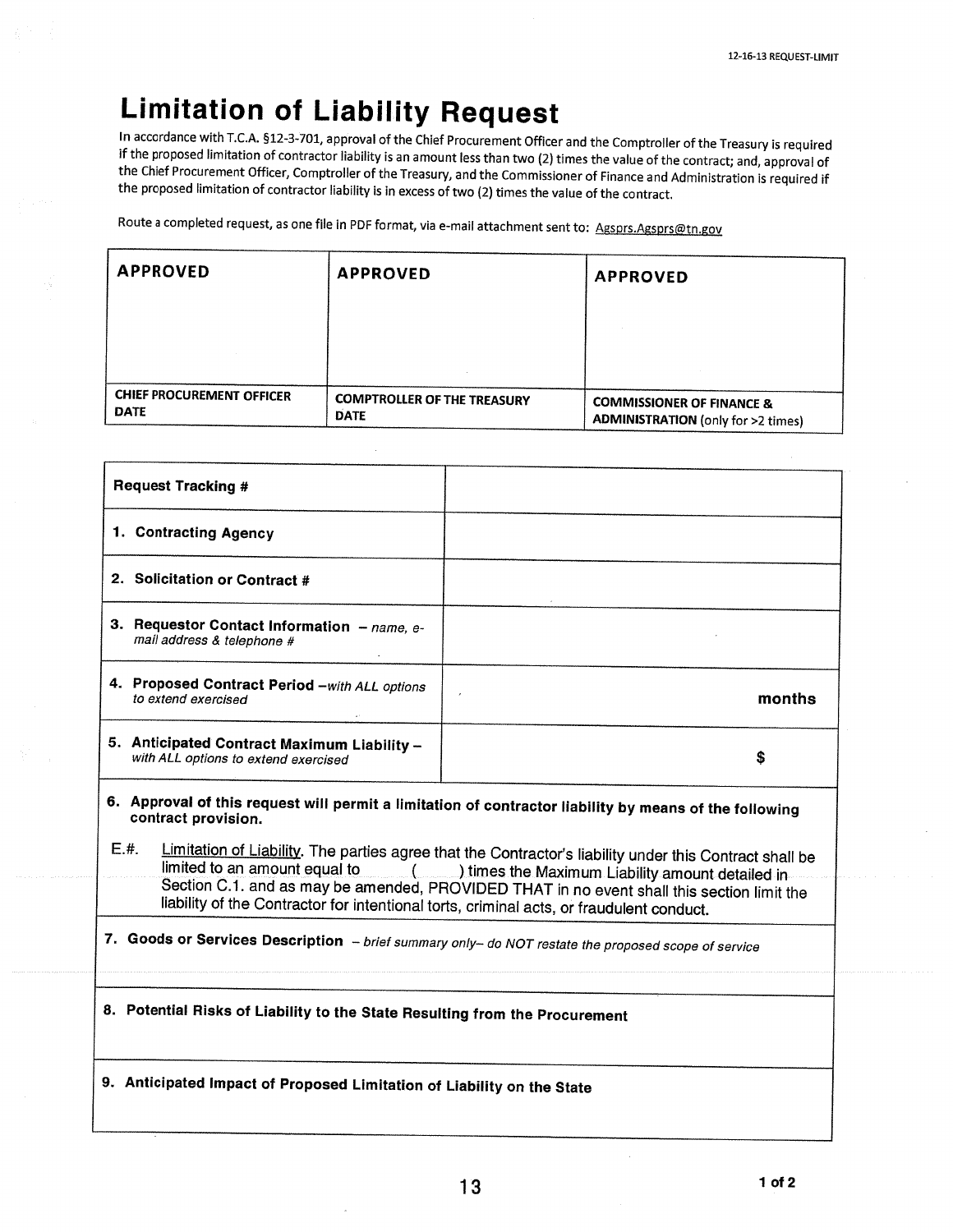| <b>Request Tracking #</b> |                                                                                                                                                                                                                              |
|---------------------------|------------------------------------------------------------------------------------------------------------------------------------------------------------------------------------------------------------------------------|
| 10. Justification         |                                                                                                                                                                                                                              |
|                           | Agency Head Signature and Date - MUST be signed by the ACTUAL agency head as detailed on the current<br>Signature Certification. Signature by an authorized signatory is acceptable only in documented exigent circumstances |

l,

 $\hat{\mathcal{A}}$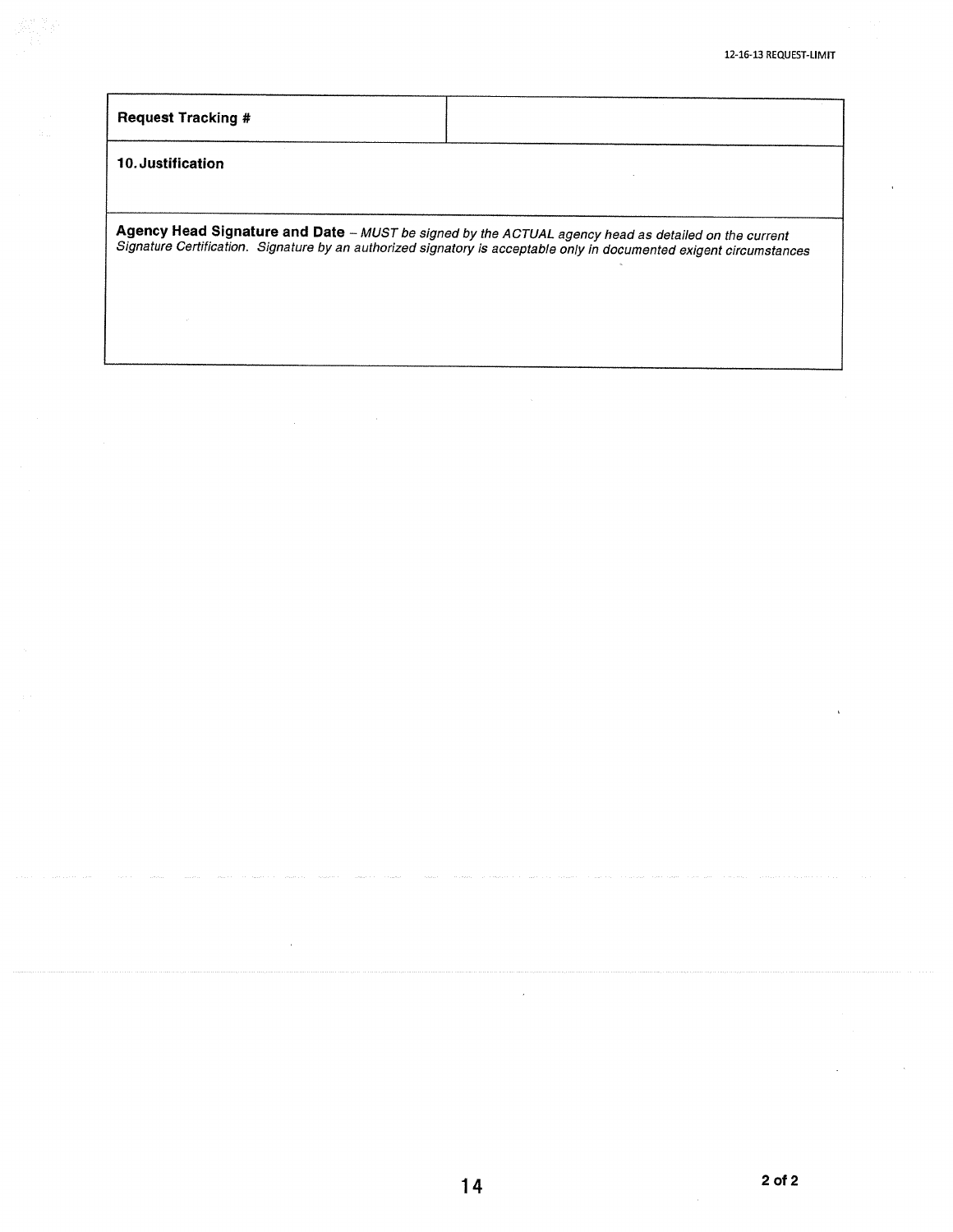Attachments to Agenda<br>Procurement Commission Meeting - January 16, 2014

# **PROPOSED** NONDISCRIMINATION LANGUAGE **FOR GRANT MODELS**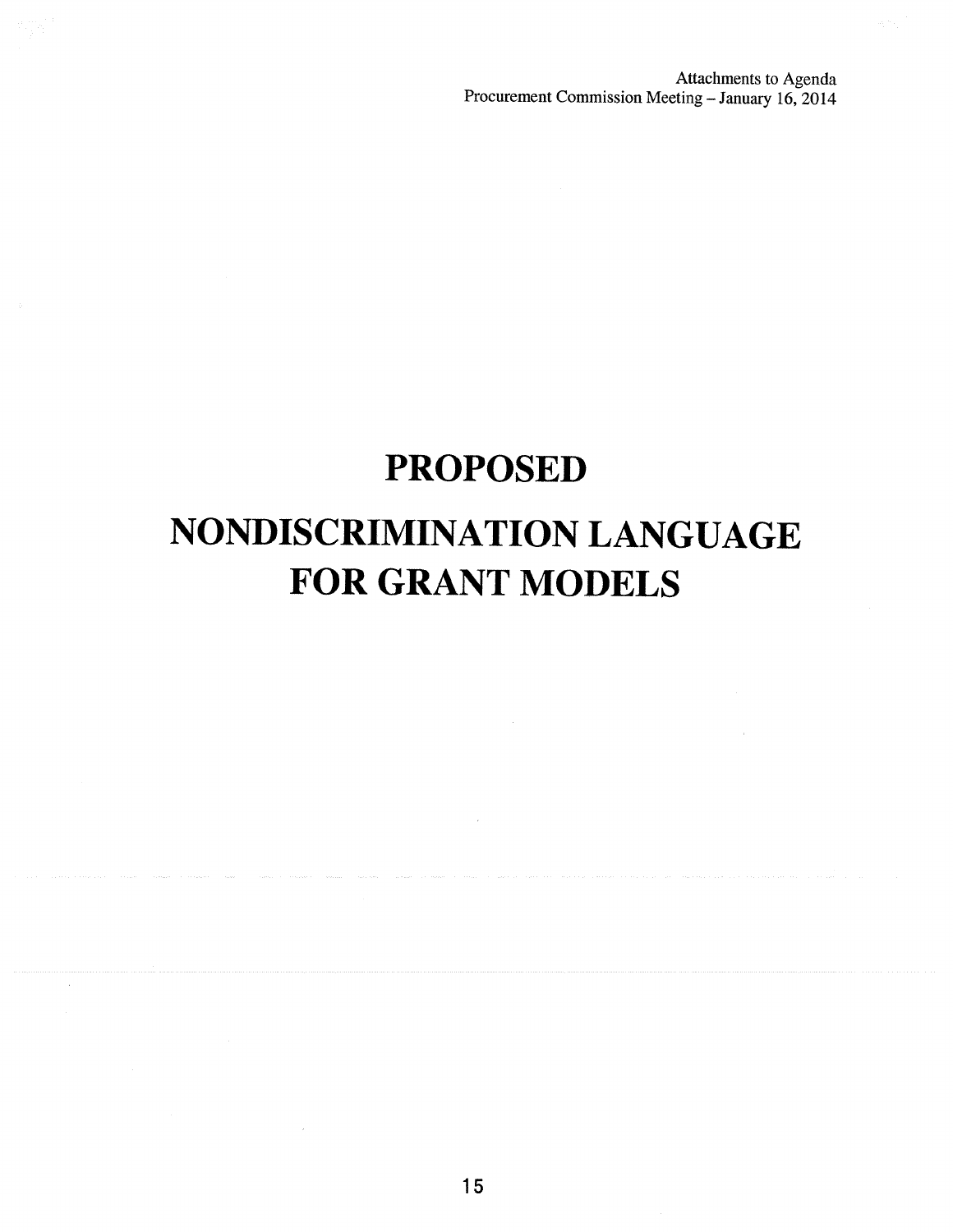## **PROPOSED CHANGE**

Add the following as an optional term to section D of all grant models:

### Nondiscrimination

Replace the section with the following ONLY if contracting with a religious organization.

D.8. Nondiscrimination. The Grantee hereby agrees, warrants, and assures that no person shall be excluded from participation in, be denied benefits of, or be otherwise subjected to discrimination in the performance of this Grant Contract or in the employment practices of the Grantee on the basis of any classification protected by Federal, Tennessee State constitutional, or statutory law. The Grantee shall, upon request, show proof of such nondiscrimination and shall post in conspicuous places, available to all employees and applicants, notices of nondiscrimination.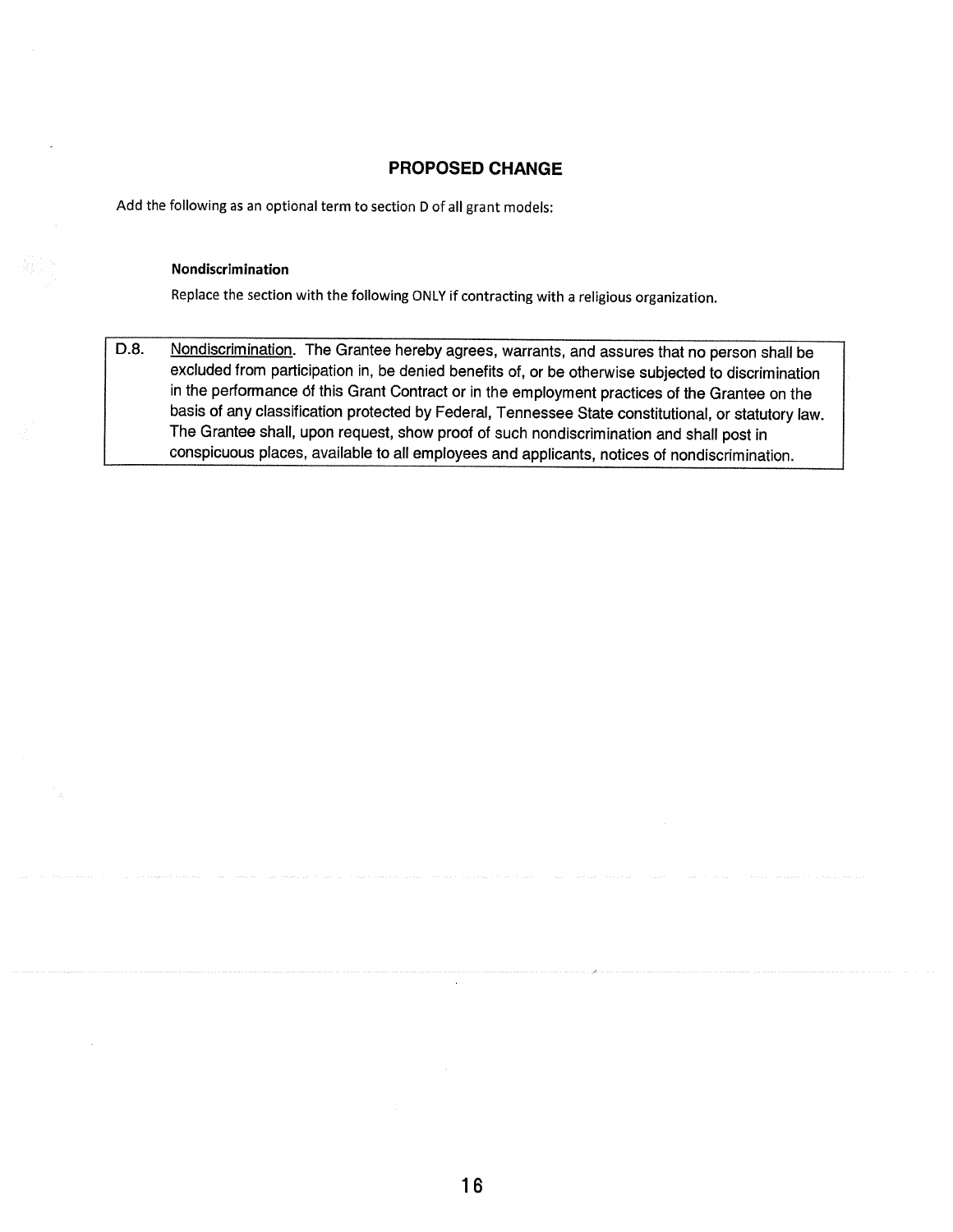Attachments to Agenda Procurement Commission Meeting - January 16, 2014

# **PROPOSED**

# HR PRE-APPROVAL ENDORSEMENT **REQUEST**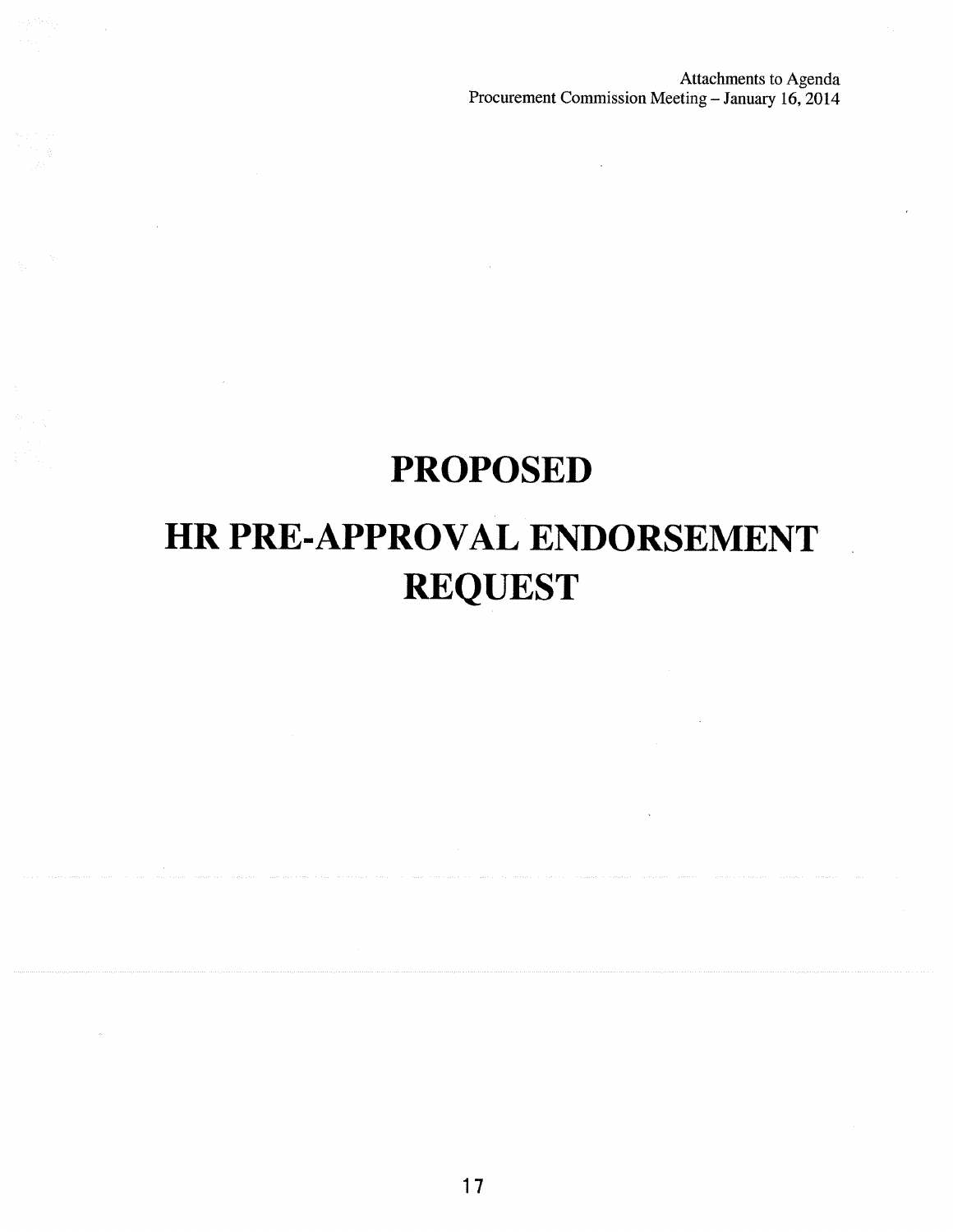

# **HR Pre-Approval Endorsement Request E-Mail Transmittal**

| TO :         | Brigitte Tubbs-Jones, Employment Law Counsel |
|--------------|----------------------------------------------|
|              | Department of Human Resources                |
|              | E-mail: Brigitte.Tubbs-Jones@tn.gov          |
| <b>FROM:</b> |                                              |

E-mail: E-mail:

DATE:

 $RE:$ Request for Human Resources Pre-Approval Endorsement

**Applicable RFS #** 

## Human Resources Endorsement Signature & Date:

### **Department of Human Resources**

Department of Human Resources (HR) pre-approval endorsement is required pursuant to procurement regulations pertaining to contracts with an individual; contracts that involve training State employees (except training pursuant to an information technology system procurement); or services relating to the employment of current or prospective state employees (interviewing, screening, evaluating, et cetera). This request seeks to ensure that HR is aware of and has an opportunity to review the procurement detailed below and in the attached document(s). This requirement applies to any procurement method regardless of dollar amount.

Please indicate HR endorsement of the described procurement (with the appropriate signature above), and return this document via e-mail at your earliest convenience.

| <b>Contracting Agency</b>                                                                                                                                             |  |  |
|-----------------------------------------------------------------------------------------------------------------------------------------------------------------------|--|--|
| Agency Contact (name, phone, e-mail)                                                                                                                                  |  |  |
| Attachments Supporting Request (as applicable - copies without signatures acceptable)                                                                                 |  |  |
| Solicitation Document                                                                                                                                                 |  |  |
| Special Contract Request                                                                                                                                              |  |  |
| <b>Amendment Request</b>                                                                                                                                              |  |  |
| Proposed contract or amendment                                                                                                                                        |  |  |
| Subject HR Service Description (Brief summary of HR services involved. As applicable, identify<br>the contract and solicitation sections related to the HR services.) |  |  |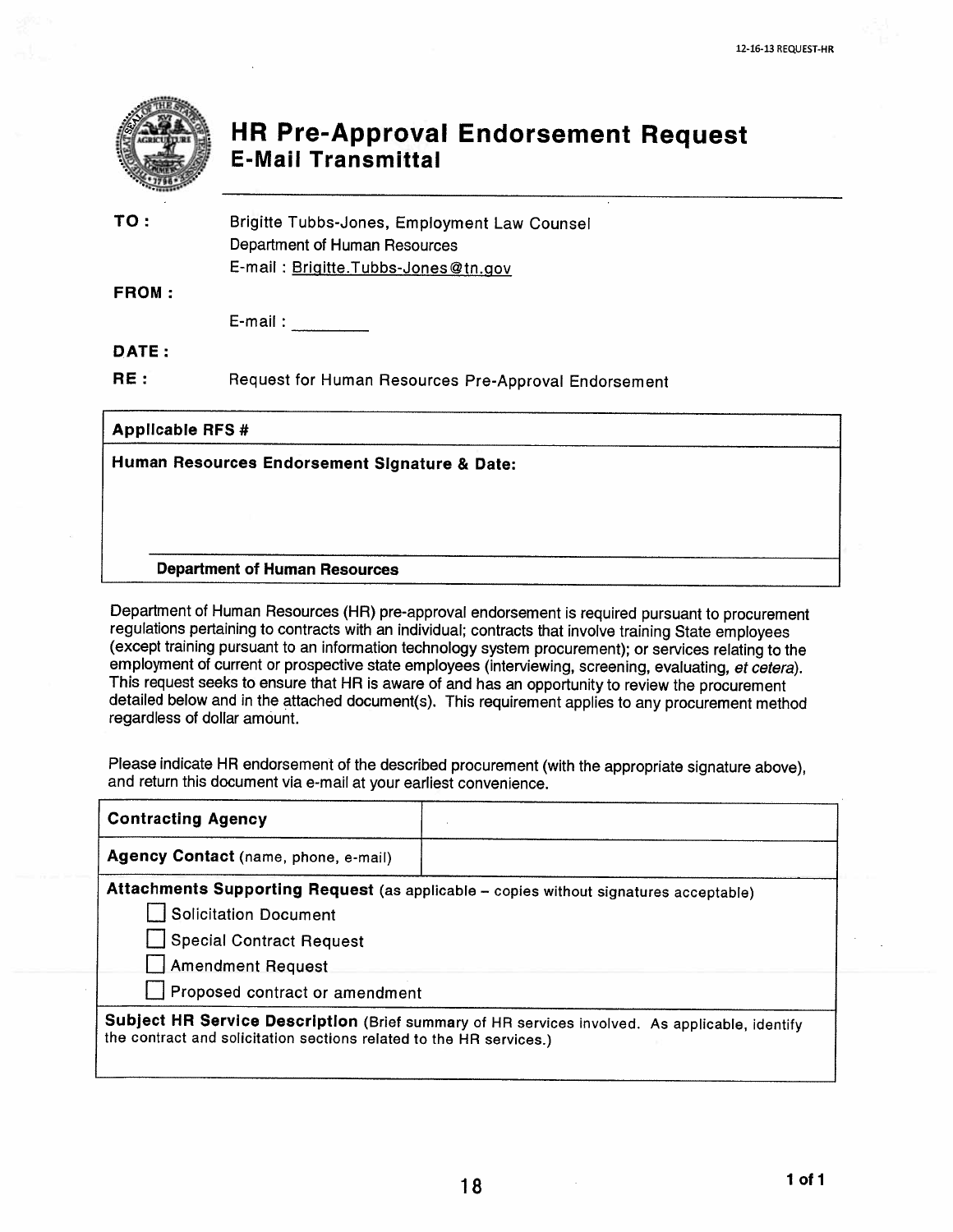Attachments to Agenda<br>Procurement Commission Meeting - January 16, 2014

# **PROPOSED** E-HEALTH PRE-APPROVAL **ENDORSEMENT REQUEST**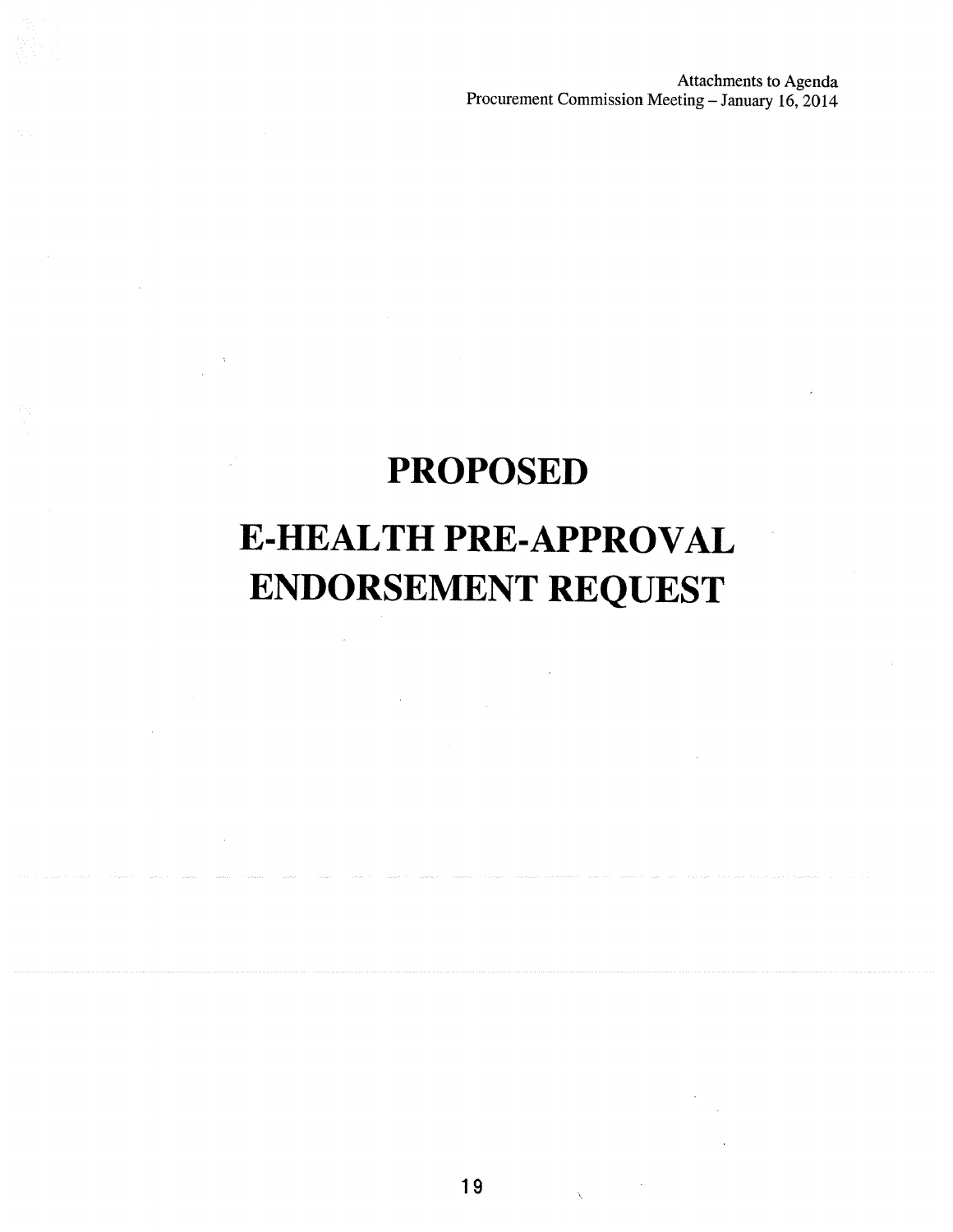

# **E-Health Pre-Approval Endorsement Request E-Mail Transmittal**

Lovel VanArsdale, Office of e-Health Initiatives TO: Department of Finance & Administration

E-mail: Lovel. Vanarsdale@tn.gov

**FROM:** 

E-mail:

DATE:

 $RE:$ Request for eHealth Pre-Approval Endorsement

## **Applicable RFS #**

Office of e-Health Initiatives Endorsement Signature & Date:

### Office of e-Health Initiatives

Office of e-Health Initiatives (eHealth) pre-approval endorsement is required pursuant to procurement regulations pertaining to contracts with medical/mental health-related professional, pharmaceutical, laboratory, or imaging type services as a component of the scope of service. This request seeks to ensure that eHealth is aware of and has an opportunity to review the procurement detailed below and in the attached document(s). This requirement applies to any procurement method regardless of dollar amount.

Please indicate eHealth endorsement of the described procurement (with the appropriate signature above), and return this document via e-mail at your earliest convenience.

| <b>Contracting Agency</b>                                                                                                                                                                              |  |  |
|--------------------------------------------------------------------------------------------------------------------------------------------------------------------------------------------------------|--|--|
| Agency Contact (name, phone, e-mail)                                                                                                                                                                   |  |  |
| Attachments Supporting Request (as applicable - copies without signatures acceptable)                                                                                                                  |  |  |
| <b>Solicitation Document</b>                                                                                                                                                                           |  |  |
| <b>Special Contract Request</b>                                                                                                                                                                        |  |  |
| <b>Amendment Request</b>                                                                                                                                                                               |  |  |
| Proposed contract or amendment                                                                                                                                                                         |  |  |
| Subject Medical/Mental Health-Related Service Description (Brief summary of eHealth services<br>involved. As applicable, identify the contract and solicitation sections related to eHealth services.) |  |  |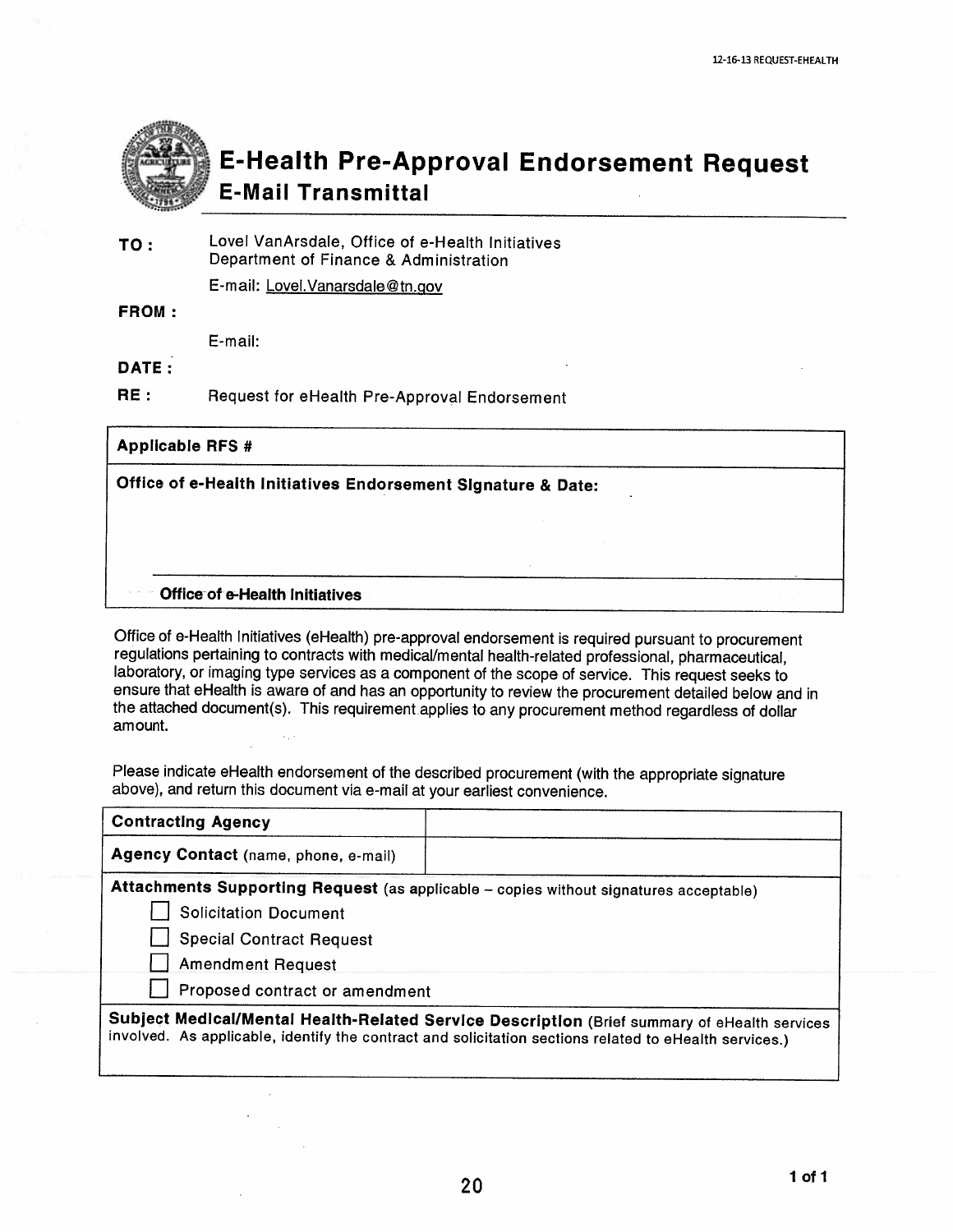Attachments to Agenda Procurement Commission Meeting - January 16, 2014

# PROPOSED DELETION OF:

# **SECTION 5.4.7 OF THE PROCUREMENT PROCEDURES MANUAL OF THE CENTRAL PROCUREMENT OFFICE**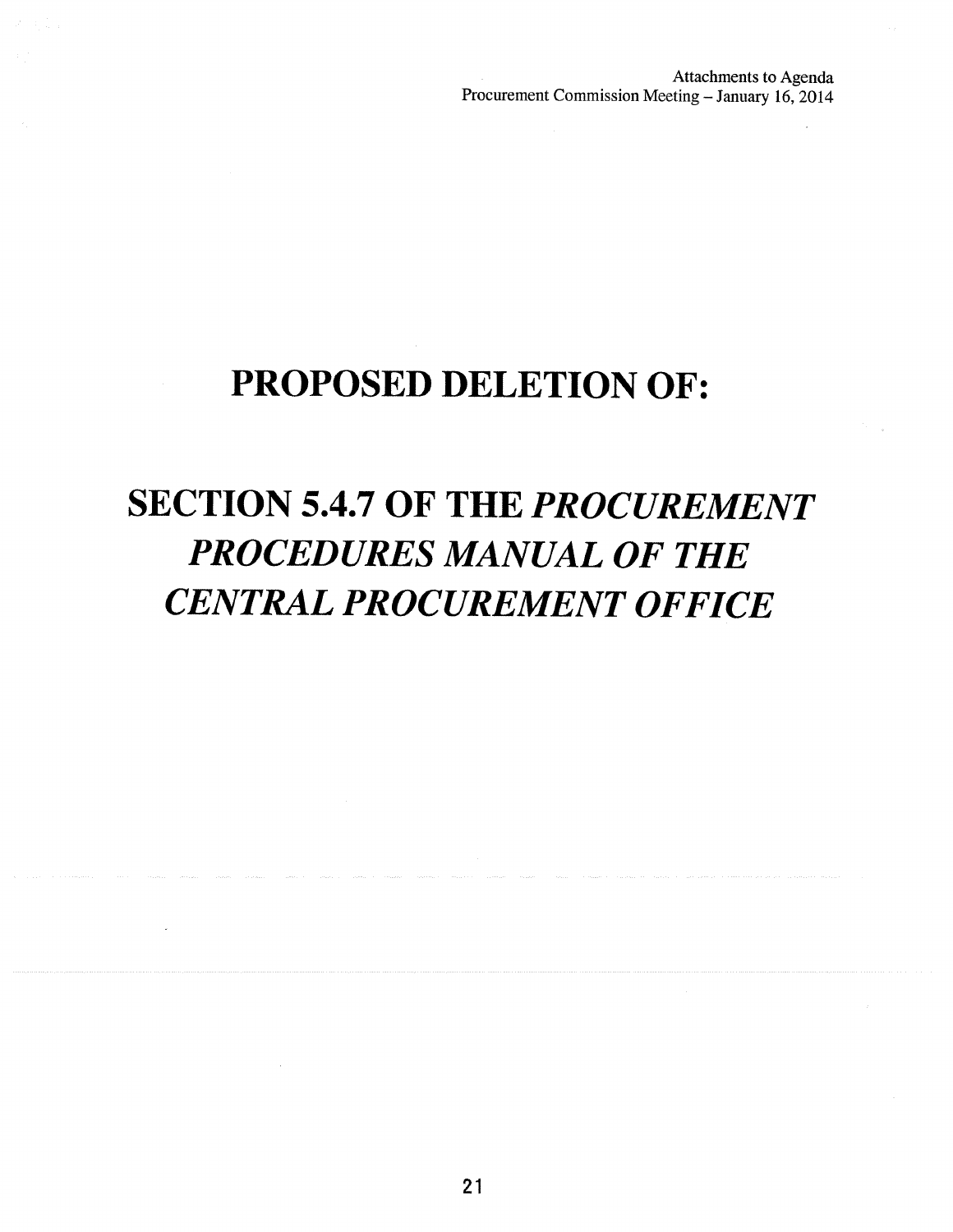REQUEST: As these topics are covered in Section 6.4., Local Purchases, request to delete Section 5.4.7. of the Procurement Procedures Manual of the Central Procurement Office in its entirety.

### 1. DELETE:

## 5.4.7. Informal Written, Verbal or Telephone Quotes.

The dollar value limits for informal written, verbal or telephone quotes shall not exceed \$50,000 for agencies with Delegated Purchasing Authority. The procurement requirements shall not be artificially divided in order to constitute an informal procurement. The selection of vendors for a one-time informal procurement is determined on the vendor's diversity certification status (minority owned, woman owned, Tennessee service disabled veteran owned or small business), geographical location, past performance, and dollar amount of response.

All purchases exceeding \$5,000 shall (or such other amount as approved by the Procurement Commission), be based upon three (3) competitive quotes, when practicable. State Agencies shall actively solicit quotes from minority owned, woman owned, Tennessee service disabled veteran owned and small businesses. A current listing of active and certified diversity business enterprises can be found on the Governor's Office of Diversity Business Enterprise Intranet website at http://www.tn.gov/businessopp/. The quotes or a record of quotation shall be filed as part of the procurement file. Signed and dated confirmation of quotes is required for all procurements exceeding \$5,000. If quotes are not obtained from diversity business enterprises, the agency must fully document its good faith efforts to solicit quotes from such businesses. Fax or email confirmation is acceptable as written confirmation of quotes on informal purchases not exceeding \$50,000 for State Agencies procuring under a Delegated Purchase Authority.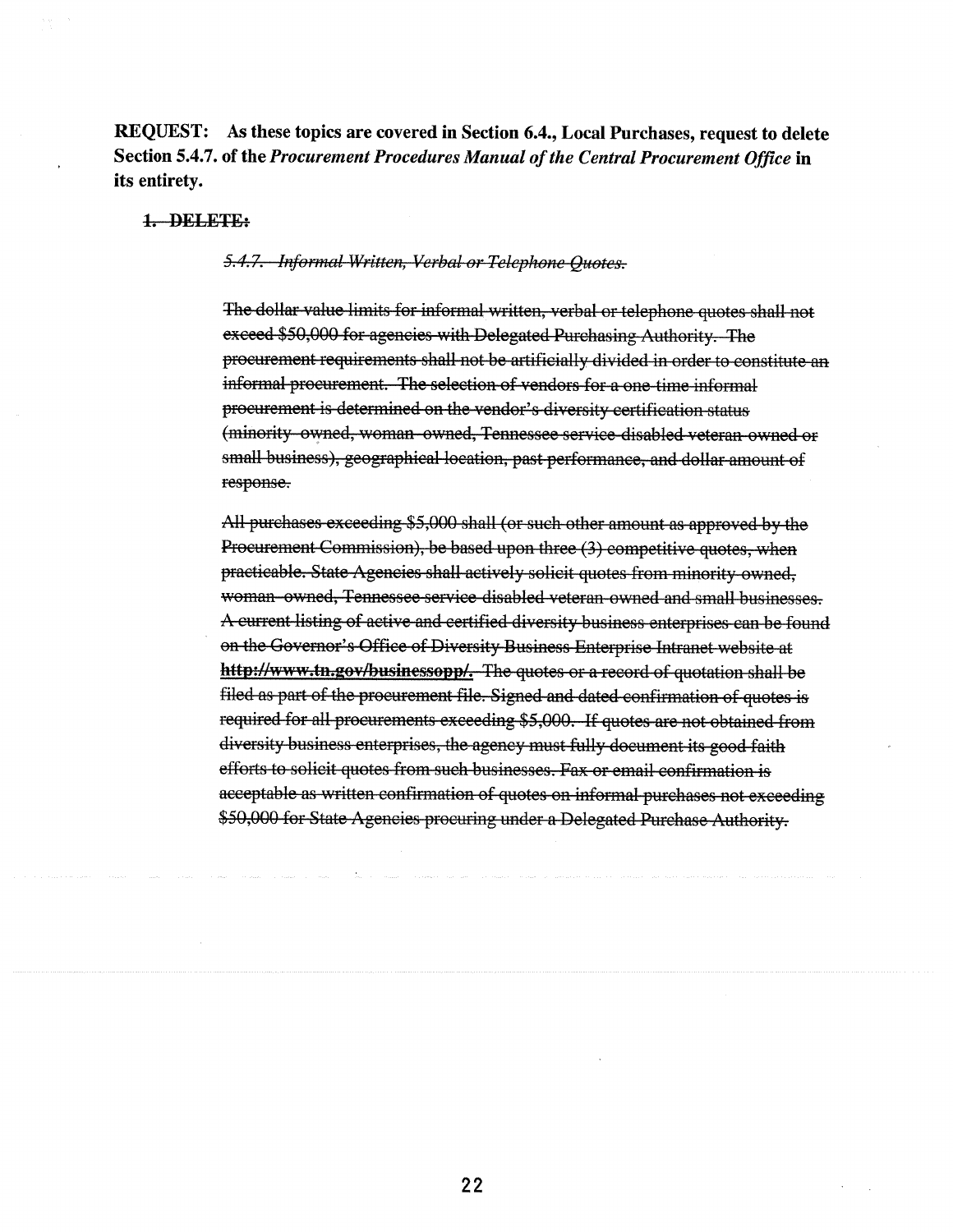$\dot{\mathbf{z}}$ 

# **CERTIFICATION RELATED DOCUMENTATION**

 $\mathcal{A}^{\mathcal{A}}$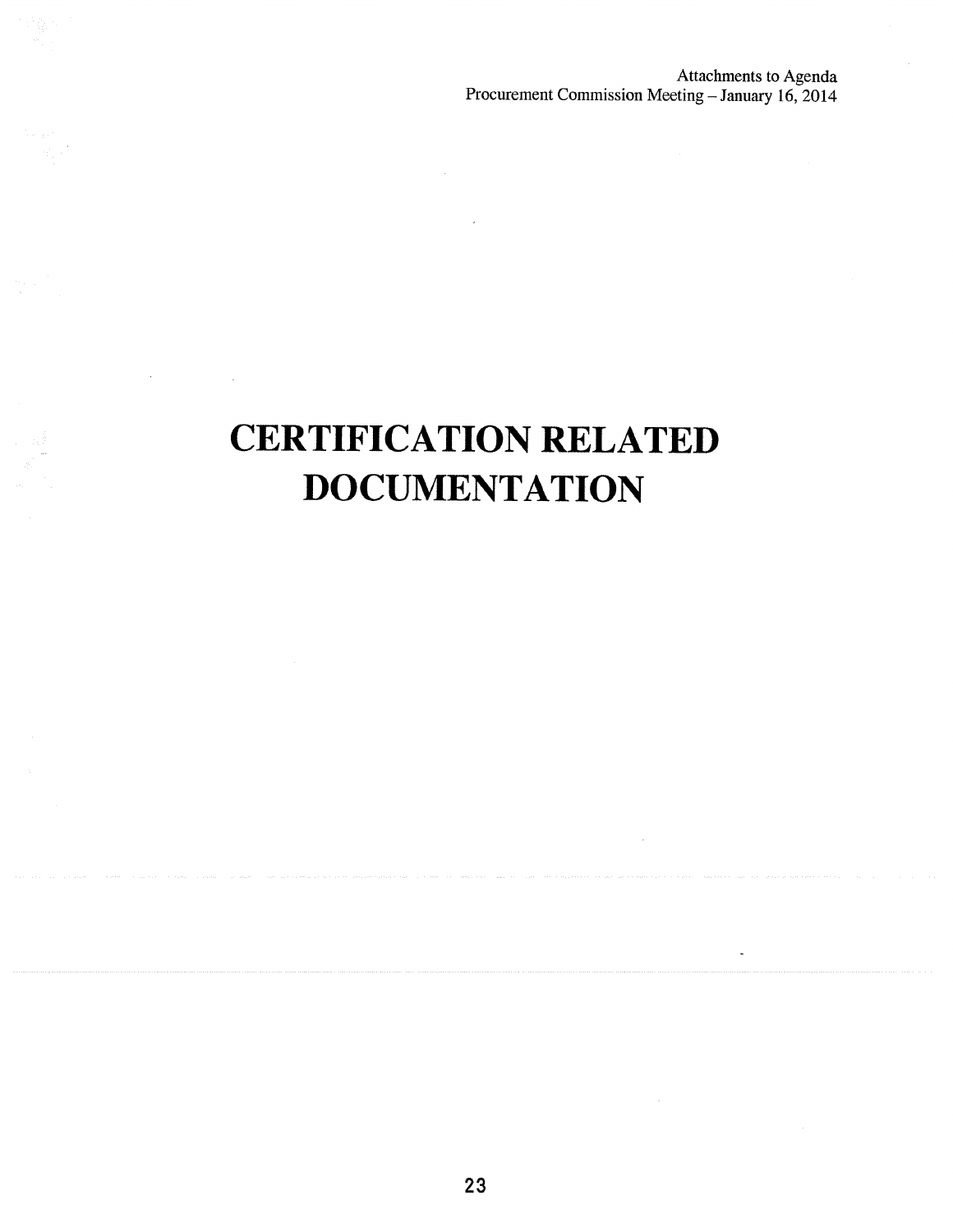

### **STATE OF TENNESSEE** PROCUREMENT COMMISSION 3rd Floor, William R. Snodgrass TN Tower, 312 Rosa L. Parks Avenue Nashville, Tennessee 37243-1102  $(615) 741 - 1035$ Fax (615) 741-0684

## **RE-CERTIFICATION**

1. Item No.763.19b Service: Janitorial Services Agency/Location: Tennessee Department of Military Tennessee Army National Guard 117<sup>th</sup> Regional Training Institute, Bldg 603 Smyrna, TN Annual Price: \$15,265.92 or \$1.827816 per square foot, no price increase requested. Satisfaction: No complaints have been filed. Re-Certification Requested for Period of 01/01/2014 - 12/31/2014

2. Item No. 763.38d

Service: Custom Continuous Forms and Warehousing Annual Spend: \$1,263,634.12 Satisfaction: No complaints have been filed. Re-Certification Requested for Period of 01/01/2014 - 12/31/2014

3. Item No. 369.68 Service: Milk (TRICOR) Agency/Location: Statewide Annual Spend: \$1,347,818.41, 4.5% price increase requested. Satisfaction: No complaints have been filed. Re-Certification Requested for Period of  $01/01/2014 - 12/31/2014$ 

4. Item No. 763.A99 Service: Janitorial Services Agency/Location: Department of Transportation Region IV, Regional Transportation Maintenance Center 5344 Boswell Avenue Memphis, TN Annual Price: \$21,799.32or \$1.6617 per square foot, no price increase requested. Satisfaction: No complaints have been filed. Re-Certification Requested for Period of  $12/01/13 - 11/30/14$ 

**LARRY MARTIN, Chairman** Commissioner of Finance & Administration

**JUSTIN P. WILSON Comptroller of the Treasury** 

**ROBERT E. OGLESBY Commissioner of General Services** 

**MIKE PERRY Interim Chief Procurement Officer**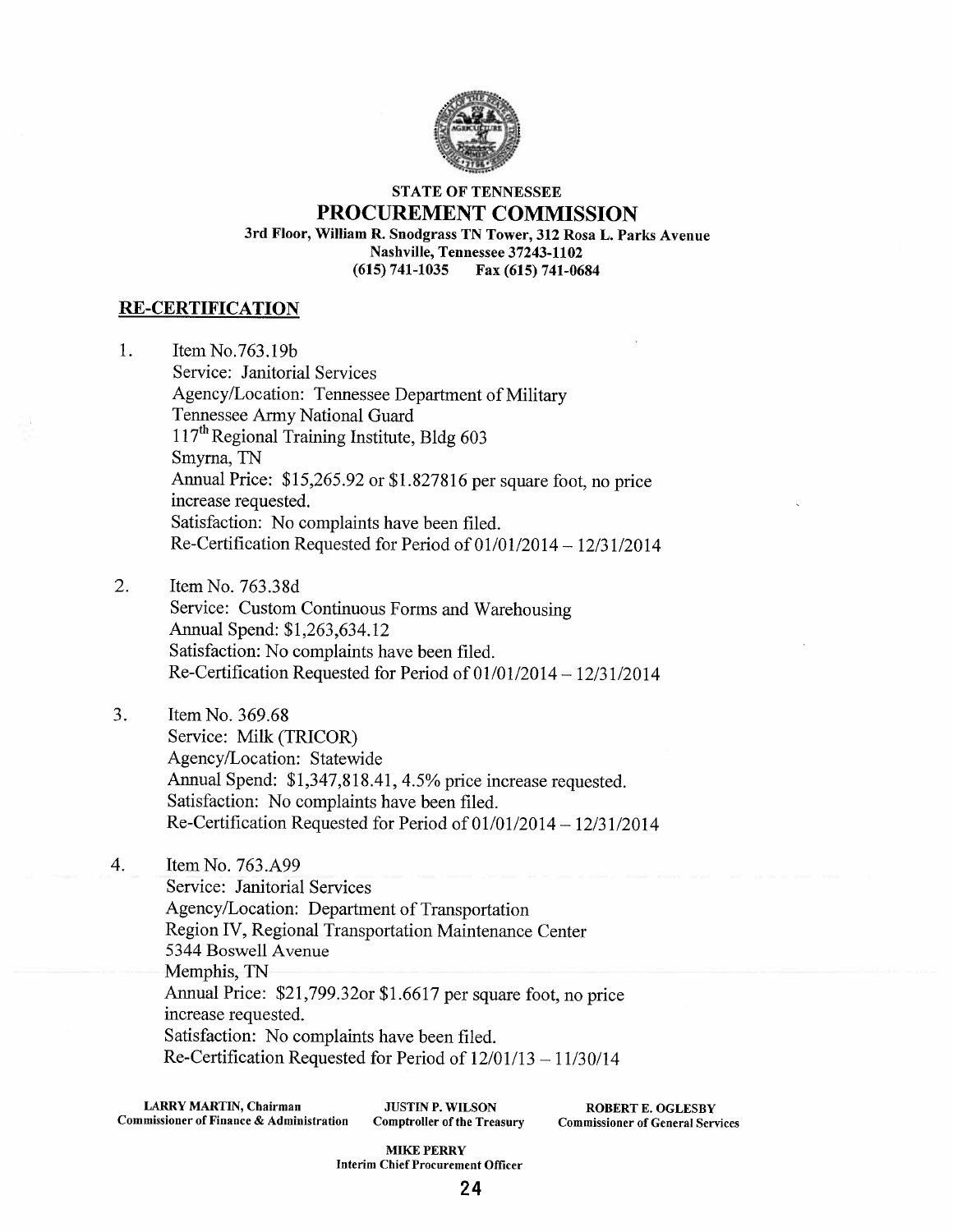$5<sub>1</sub>$ 

Item No. 763.A98 Service: Janitorial Services Agency/Location: Tennessee Department of Transportation TDOT Region IV Help Building 5336 Boswell Avenue Memphis, TN Annual Price: \$3,813.96 or \$2.98 per square foot, no price increase requested. Satisfaction: No complaints have been filed. Re-Certification Requested for Period of  $12/01/13 - 11/30/14$ 

6. Item No. 763.A156

> Service: Vehicle Prep & Inspection Services Agency/Location: Tennessee Department of Transportation **TDOT** Region III Headquarters 6601 Centennial Blvd. Nashville, TN Annual Price: \$71,996.40 or \$11.54 per vehicle, no price increase requested. Satisfaction: No complaints have been filed. Re-Certification Requested for Period of  $12/01/13 - 11/30/14$

7. Item No. 763.A100

Service: Grounds Maintenance Services Agency/Location: Tennessee Department of Transportation Region IV, Boswell Complex 5344 Boswell Avenue Memphis, TN Annual Price: \$7,008.84 or \$194.69 per cycle, no price increase requested. Satisfaction: No complaints have been filed. Re-Certification Requested for Period of 12/01/13 - 11/30/14

8. Item No. 763.63

> Service: Janitorial Services Agency/Location: Tennessee Department of Military Tennessee Army National Guard, AFRC  $117<sup>th</sup>$  RTI, Bldg 686 Smyrna, TN Annual Price: \$69,135.12 or \$0.8110 per square foot, no price increase requested. Satisfaction: No complaints have been filed. Re-Certification Requested for Period of  $12/01/13 - 11/30/14$

9. Item No. 763.71a (artificially sweetened) and 763.72c (sugar sweetened) Service: Beverage Mixes Agency/Location: Statewide Annual Spend: \$115,938.75, no price increase requested. Satisfaction: No complaints have been filed. Re-Certification Requested for Period of  $12/01/13 - 11/30/14$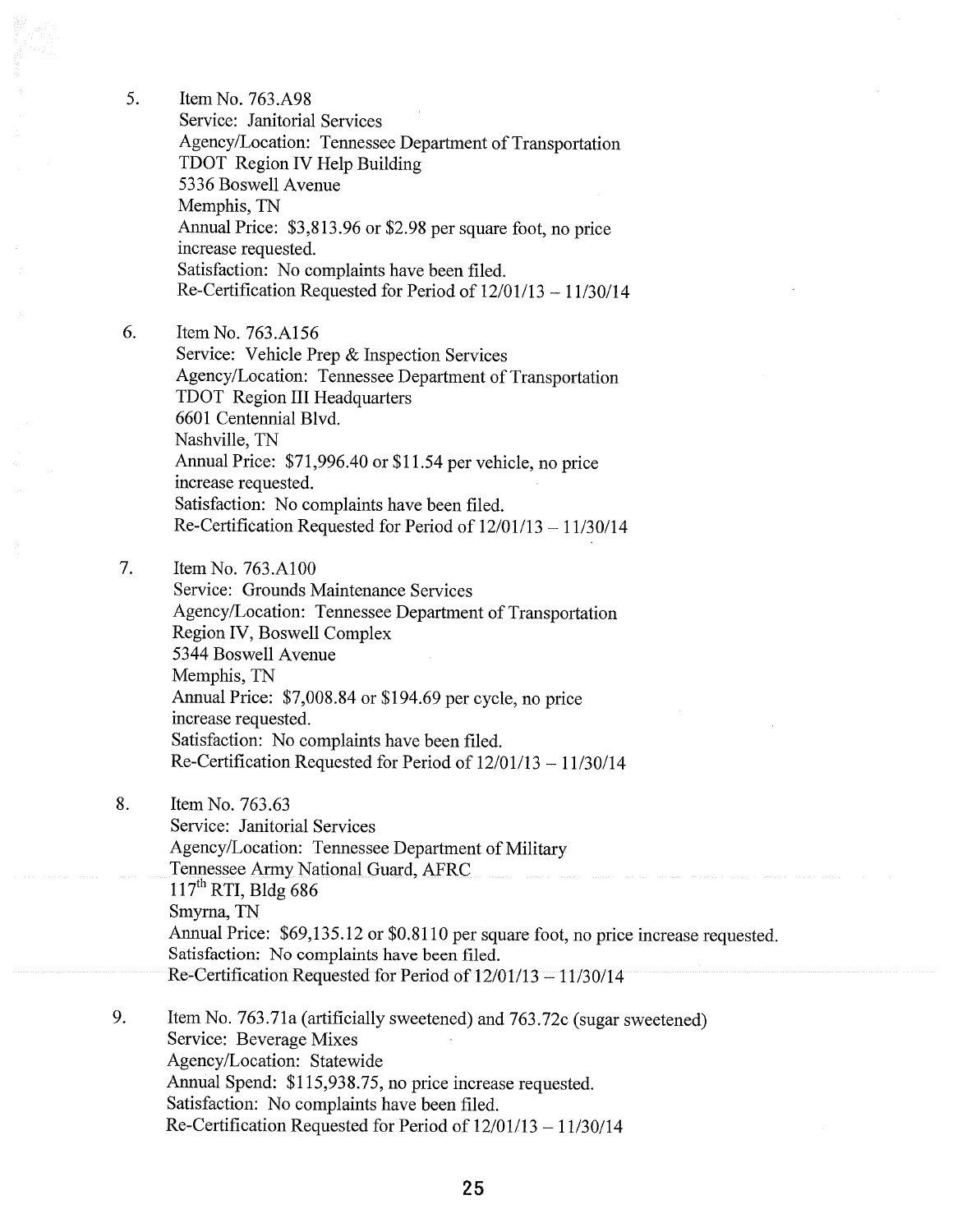10. Item No. 763.A97 Service: Coffee & Tea Beverages Agency/Location: Statewide Annual Spend: \$199,004.75, no price increase requested. Satisfaction: No complaints have been filed. Re-Certification Requested for Period of  $12/01/13 - 11/30/14$ 

11. Item No. 763.38c Service: Custom Snap Out Forms & Warehousing Agency/Location: Statewide Annual Spend: \$549,377.76, no price increase requested. Satisfaction: No complaints have been filed. Re-Certification Requested for Period of  $12/01/13 - 11/30/14$ 

### **NEW CERTIFICATION**

12. Item No. 763.A163 Service: Janitorial Services Agency/Location: Department of Developmental Disabilities East Tennessee Community Homes Office Greene Valley Developmental Center Greeneville, TN Annual Price: \$10,857.12 or \$0.899140 per square foot Certification Requested for Period of  $12/01/13 - 11/30/14$ 

13. Item No. 763.A164 Service: Janitorial Services Agency/Location: Tennessee Emergency Management Agency 1510 R.E. Bailey Bypass Jackson, TN Annual Price: \$6,674.40 or \$1.0303 per square foot Certification Requested for Period of  $1/01/14 - 12/31/14$ 

### **DE-CERTIFICATION**

14. Item No. 763.31a and 763.31b Service: Razors, safety, disposable, single and twin blade Agency/Location: Statewide Annual Sales in 2013 \$37.50 De-certification effective 12/31/13 due to lack of sales.